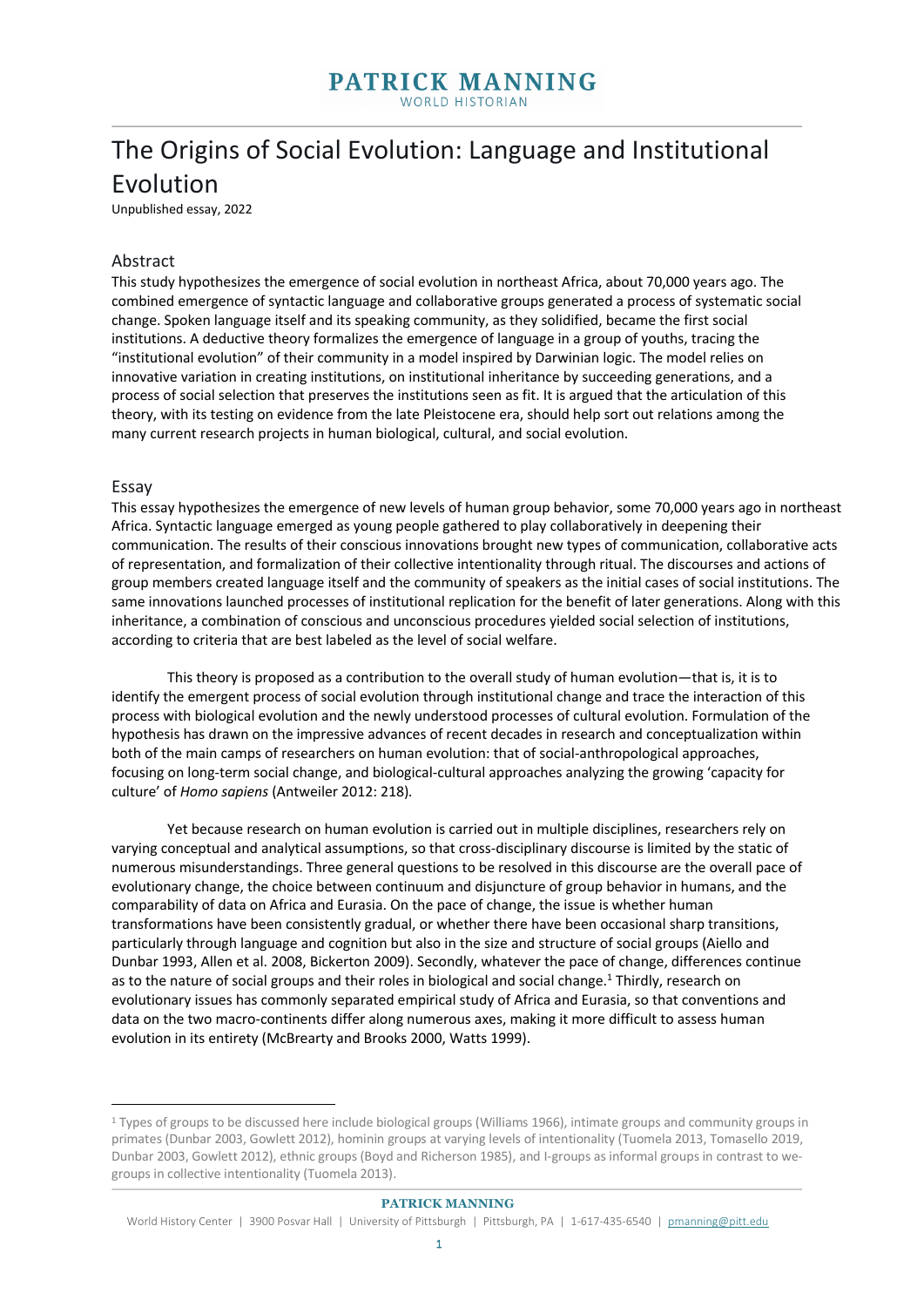Scholarly focus on small regions and short time periods tends to elide discussion of these issues. Thus, a focus on European data led to the hypothesis of a sudden 'human revolution' of technological advance some 40,000 years ago. Archaeologists McBrearty and Brooks (2000) not only confirmed that the apparent shift was instead the arrival in Eurasia of African-based *Homo sapiens*; they argued further for a recurrent process of cultural and technical change within Africa. Analysts of social evolution, both early and recent, have assumed that the human social order is unprecedented, so that some major innovation must have taken place to launch the social order (Tylor 1871, White 1969, Tattersall 2009, Tattersall 2019). Nevertheless, the balance of socialscience research has focused on the data-rich Holocene Epoch and on processes of incremental change rather than the origin of social evolution. Within biological-cultural studies, research has tended to focus on early and mid-Pleistocene times, also identifying and documenting gradual changes (Boyd and Richerson 2005, Allen et al. 2008).

I argue that there is a benefit to posing and testing this hypothesis of rapid social change, in attempt to focus research on the proposed emergence of social institutions. Evidence for the hypothesis is admittedly indirect and circumstantial—in particular, we have no direct evidence on the early days of syntactic language. Yet I argue that the hypothesis is consistent with a great deal of what is known of the human order in the Pleistocene era. The effort of sharpening and testing the hypothesis is likely to elicit both direct and indirect methods of testing it, thus clarifying the overall pattern.

The study begins with concise summaries of recent advances in the two major camps, the framework of social evolution and studies in biological-cultural analysis. Then I summarize my theory at two levels: I hypothesize the practical steps of creating syntactic language and a speaking community; then I formalize the process of institutional evolution in a logic inspired by Darwinian selection. Thereafter I discuss the expansion and changes in social evolution across the remaining 50 millennia of the Pleistocene era, exploring large and small social institutions, informal social networks, interactions among evolutionary processes, and environmental effects. To summarize the argument analytically, I propose three steps in evaluating the hypothesis: gathering relevant data, modeling social behavior at intimate and aggregate levels, and testing to reconcile theory and data. I conclude with remarks on a research agenda for syntactic language and we-group collective intentionality as they became entangled within the broader context of human evolution.

## **1. Recent Work in Social Evolutionary Studies**

The long-term study of human social change addresses a complex set of issues, requiring the analysis of numerous topics at levels from the individual to the species level. In this section I seek to identify the most important new developments in the study of social evolution, especially as they are relevant to the issues of syntactic language and the collective intentionality of human groups. Human group behavior has been explored in several fashions by anthropologists and sociologists, reaching back to Émile Durkheim's view of *conscience collective* (1893), which inspired many subsequent authors, though the vagueness of Durkheim's formulation was propagated by his successors. Following wide approval among biologists for an analysis by evolutionary biologist George Williams (1966), social scientists became wary of any notion of group behavior in humans: Williams argued that selection at the group level was not feasible for animals because of the diversity in animal populations. Social scientists then became very muted in discussion of any type of group behavior, an approach reaffirmed by the individualistic social thinking and rational-choice academic analysis of the late twentieth century.

Leslie Aiello and Robin Dunbar (1993) found a way to conduct empirical research on group behavior by comparing primate species through observations of their typical community-group sizes and measuring their average neocortical volume.<sup>2</sup> They found a correlation of these two measurements with the amount of time spent by species in grooming behavior: for species with larger groups, more time was devoted to grooming. The authors found that the size of the *Homo sapiens* neocortex yielded an expected local-community size of 150. Yet sustaining this group size would have required an immense allocation of time to grooming. The proposed consequence was that vocalized interaction was able to substitute in part for grooming, but also that large-brained *Homo sapiens*  were unable to satisfy their need for social interaction until the rise of syntactic language. This led to the thesis (Dunbar 1996) that female exchange of gossip was key to the rise of language, although this proposal did not seem

<sup>2</sup> Aiello and Dunbar, interdisciplinary scholars, are perhaps based as fully in biological as in social studies, but I find it appropriate to present their work on group behavior in this section on social analysis.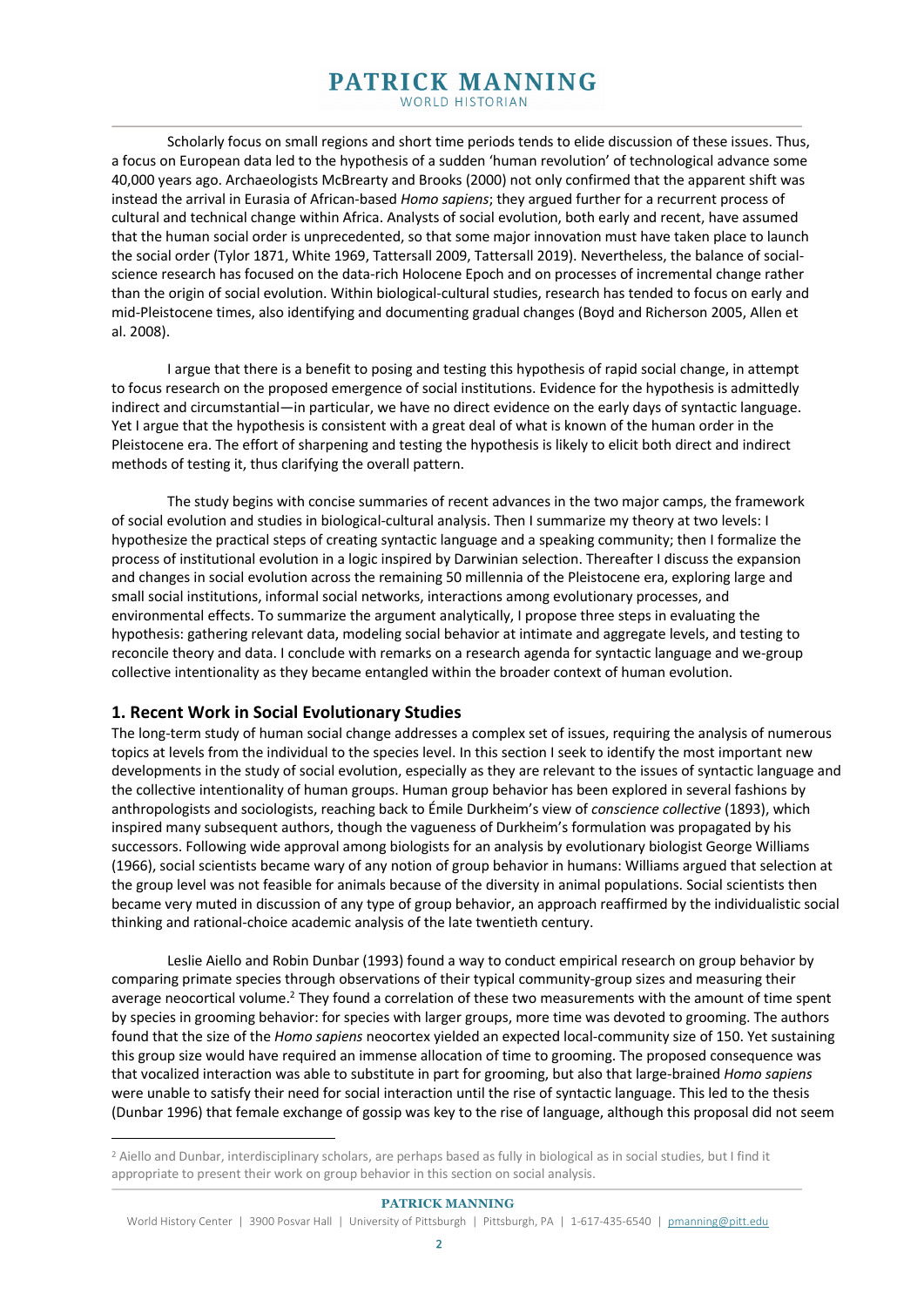to resolve the step to syntactic speech. In later studies of modern humans (Dunbar 2020b), the number 150 reappeared and persisted as the basic number of human acquaintances.<sup>3</sup> Dunbar developed the expanded concept of "social brain" to argue that primate brains became large to sustain long-term social relations within intimate groups and community groups, especially for group protection, thus opening the path to hominin evolution (Dunbar 2003, Gowlett 2012).

Three approaches to 'intentionality' blossomed in about 1998, all derived from philosopher Daniel Dennett's concept of intentionality, which centers on the existence of beliefs about thinking (Dennett 1987). Dunbar identified levels of individual intentionality by the number of brains that could be modeled in an individual's thinking of one's own or another's *thinking*, with level 5 as that for speaking humans (Dunbar 2003, 2022: 112; Gowlett 2012). Michael Tomasello's parallel work on intentionality relied on developmental studies of young humans and chimpanzees. It identified individual intentionality in Great Apes, as contrasted with shared intentionality in humans, the latter including dyadic acts of joint intentionality (at age 18 months) and group acts of collective intentionality (at age 4) (Tomasello 2012, 2019: loc 89).

Philosopher Raimo Tuomela (2013) drew on Dennett (1987) as well as John Searle (1995). Tuomela's theory of collective intentionality (2013) identified two basic types of social groups: *I-groups*, in which individuals find themselves in a group, but where the objectives and actions of each individual prevail; and *we-groups*, in which individuals act in a group according a logic he identifies as 'collective intentionality,' recognizing their shared objective, their common interest, and agreeing to act for the interest of the group. (Dunbar, Tomasello, and Tuomela use the term 'collective intentionality' differently and do not reference each other; I have chosen to apply the term 'we-group collective intentionality' to the formulation of Tuomela.) Both I-groups and we-groups are arguably socially significant: individuals can be members of multiple groups of each type. We-groups are able to form social institutions which can propagate themselves: Tuomela (2013: 179–213) applied game theory to confirm that decision-making by such groups is not reducible to individual-level decision-making.4 The definition of 'institution' is central to this logic: Tuomela's vision of institutions (2013: 223–233), drawing on that of Searle (1995), is parallel to that in the ethnological catalogs of G. P. Murdock (1949), in which kin and other groups are defined by their membership, their structure, and their purpose. This approach – which I adopt here – relies on defining institutions at local levels as groups of people who act endogenously to adopt norms of behavior, as is commonly done in anthropology (Carneiro 2003: 182). That is, I choose not to define institutions at a broad societal level as exogenous norms for behavior, as is commonly done in sociology and economics (North et al. 2009; Turner 2003). On the other hand, I do make use of I-groups, which are eclectically and informally created (Tuomela 2013: 179–182), by analyzing them according to the theory of social networks (McLean 2017, Manning 2020a: 56).

Other fields in social scientific study have provided further contributions. In particular, the fields of historical linguistics and archaeology have recently developed results that are significant for human evolution. Joseph Greenberg's founding studies (2000, 1987, 1965) – on major language phyla and language universals – have been followed up ably by Christopher Ehret (1998, 2001) in phylogenetic analysis and proto-Human vocabulary and by William Croft (2009) in language typology and universals. Archaeological work, especially in Africa, began to fill previous gaps (Henshilwood et al. 2018, Scerri 2018, Ehret 2015, McBrearty and Brooks 2000, Ambrose 1998). Other areas of advance include analyses of gender (Hrdy 2009), religion (Rossano 2010, Boyer 2018, Dunbar 2022), and the construction of emotions (Barrett 2018). While we-group collective intentionality was perhaps the most outstanding new development, social scientific study of human social change continued to advance not only through major theoretical breakthroughs but through patient and largely individual work along numerous paths. Antweiler (2005: 238–39) in a review essay on human evolution citing over 30 works, found a 'relatively small overlap in the literature cited'; he drew on these works to provide a skillful one-page chart identifying many of the areas and standpoints under debate.

<sup>&</sup>lt;sup>3</sup> While the work of Aiello and Dunbar led to valuable projections of average group size for hominin, based on neocortical capacity, there exist few historical data on *H. sapiens* or hominin groups, their magnitude, or changes in size and spatial distribution. It is to be hoped that archaeological research will be able to provide empirical insights on human group size over time.

<sup>4</sup> This social-evolutionary reasoning escapes the strictures posed by Williams (1966) because the social groups work by a different dynamic than genetic groups. The ability to agree to a common program creates a new situation: see Tuomela (2013: 241) and Preyer and Peter (2017).

World History Center | 3900 Posvar Hall | University of Pittsburgh | Pittsburgh, PA | 1-617-435-6540 | pmanning@pitt.edu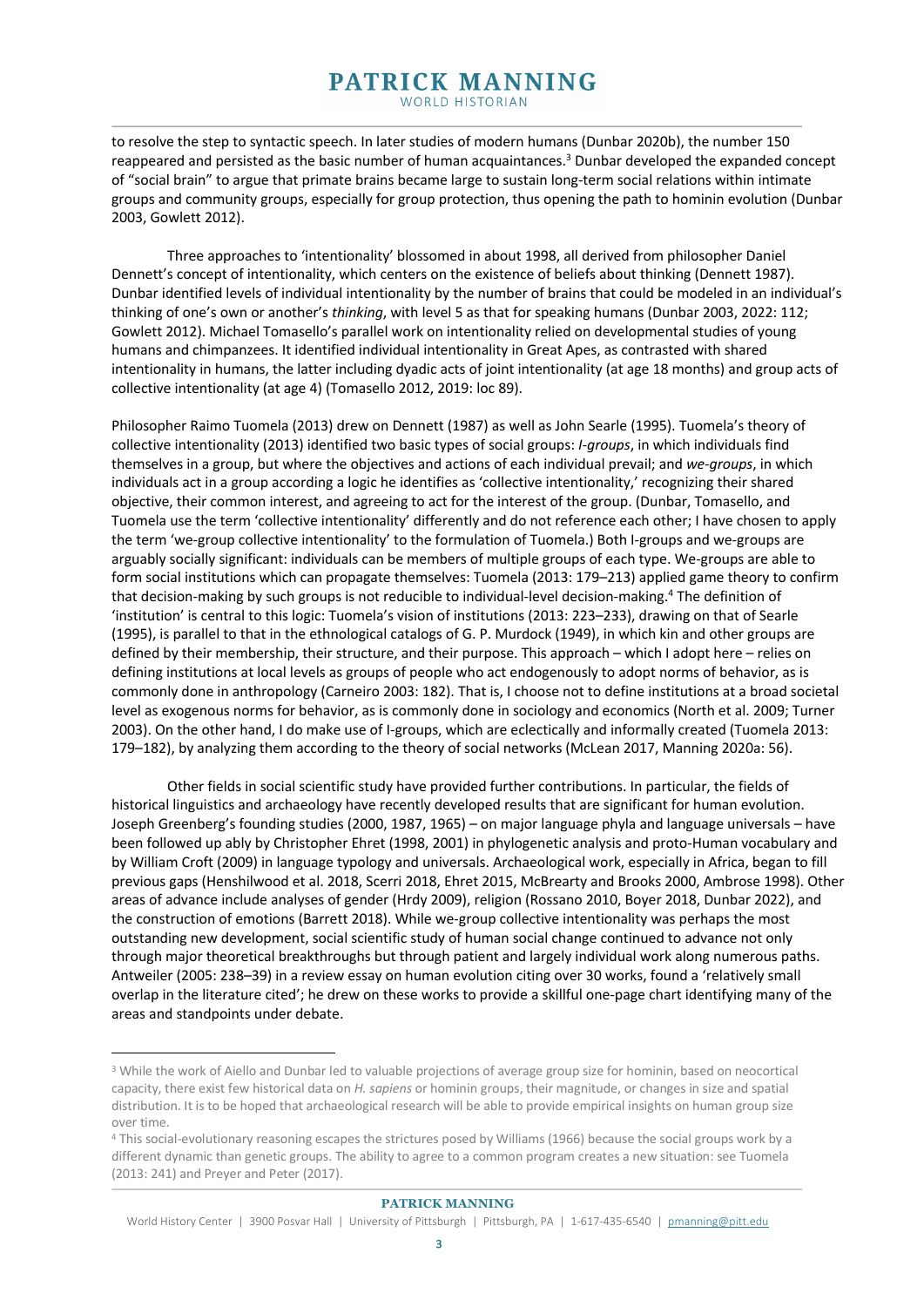## **2. Recent Work in Biological-Cultural Studies**

Biological theory and practice expanded and diversified impressively in the late twentieth century, with three influential advances. The first of these arose rather quietly with W. D. Hamilton's papers (1964) in population genetics, identifying what became known as 'inclusive fitness', in that individuals shared much of their genome with siblings as well as with parents and offspring. The implications of this discovery of a path for expanding altruism in humans and animals came only gradually to be understood. More widely heralded were the advances in genetics and epigenetics. Fuller details of genetic mechanisms were traced, while the process of genetic sequencing advanced to the point where whole genomes were sequenced for humans and many other species (Reich 2018). At the same time, the basic nature of epigenetics became clear (Gould 1977; Jacob 1977). In this work, expanded study of genetic mechanisms showed that genes could be regulated by proteins and RNA, opening the door to ontogenic or life-course development and yielding repeated advances in a field that had been in limbo for most of a century.

A burst of theoretical and empirical advances followed from the 1970s, with new work heading in many directions. Initially, Edward O. Wilson sought to unify biological studies with *Sociobiology* (1975), a reductionist general framework relying on biological theory to explain all biological and social phenomena. Soon, however, research turned more eclectically to multiple research projects in fields that came to be labeled cultural evolution, evolutionary psychology, and evolutionary biology (Manning 2020b: 138–147). John Odling-Smee's analysis of niche construction by animals and humans is a leading example of a new analysis in evolutionary biology (Odling-Smee 1988; Odling-Smee et al., 2020). With time, the results throughout the biological sciences were sufficient to enable John Maynard Smith and Eörs Szathmáry (1995) to publish a major overview of transitions in biology from the origin of cells forward – in effect, a practical update on the Modern Synthesis in biology. They concluded with careful attention to the rise of human language, relying on the work of Bickerton (1990).

Studies in evolutionary linguistics expanded significantly from this point. Where Bickerton (1990) emphasized basic communication through vocalization of 'protolanguage', Noam Chomsky (1995) emphasized the internal and unspoken logic of language (i-language) as contrasted with communication and speech (e-language). Bickerton and Szathmáry (2009) edited a volume presenting the contending perspectives on social vs. biological origins of syntax, while Fitch (2010) provided a comprehensive review of debates in evolutionary linguistics.

Meanwhile, Berwick and Chomsky (2016) expanded their case for the genetic emergence of 'Merge', a hypothesized algorithm for linking elements of logical strings, concluding that a single mutation had enabled it to provide the last necessary element for syntactic speech by about 80,000 years ago. Yet the problem of syntactical elanguage was different, as syntax required complex social interaction that needed to be enabled through invention at the social level (Bickerton 2009: 235–236, Manning 2020a: 37–41, Tattersall 2019; see also Lieberman 2007). Yet Merge and i-language, perhaps linked to each other, may have arisen even before 300,000 years ago, advancing logical skills yet remaining internal; a later time and a separate mechanism may have enabled Merge to connect to the external dimensions of group-based syntax, speech, and social evolution. <sup>5</sup> In any case, the issues of community group size, Merge, intentionality, and i-language need to be included in studies of 'cultural evolution' or 'capability for culture', since studies of each issue were central to the various other elements of social learning and dual inheritance that developed in *Homo sapiens.*

The growing range of cultural evolutionary analysis elicited several valuable overviews (e.g. Corning 2003, Hrdy 2009, Blute 2010, Christakis 2016, Tomasello 2019) and some struggles over academic turf. The defenders of sociobiology carried on their rear-guard action: E.O. Wilson joined others (Nowak, et al., 2010) in treating inclusive fitness as an unnecessary addition to biological theory. A resounding response (Abbott et al. 2011) included a hundred co-authors who relied on inclusive fitness. In a synthetic statement affirming the advances of cultural evolution, Creanza, Kolodny, and Feldman (2017) cast their net broadly, defining 'cultural evolution' as including not only the dual-inheritance school of Boyd and Richerson (Boyd 2018) but also other researchers who accepted the notion of inclusive fitness. A confirmation of the centrality of inclusive fitness (Kay, Keller, Lehrmann 2020) strengthened this position. Yet work within the paradigm of cultural evolution set up obstacles as well as advancing

<sup>5</sup> Thanks to Eugene Anderson on this point. For further research on Merge, see Zaccarella and Frederici (2015).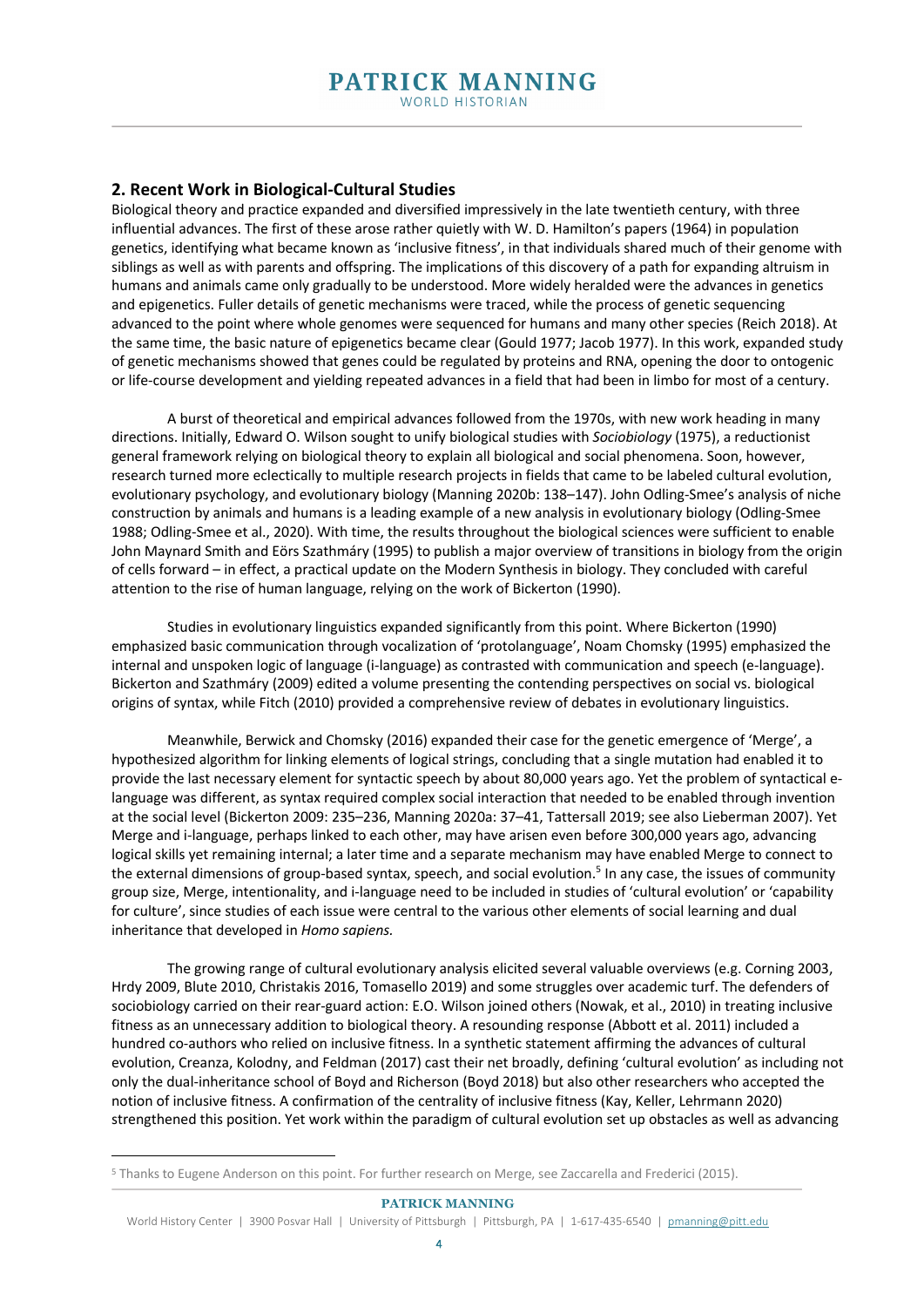research. Creanza et al. did not cast their net widely enough to include evolutionary linguistics, evolutionary psychology, or niche creation in their discussion, nor did it acknowledge that Tomasello's analysis of ontogenic change (2014, 2019) provided an alternative to inclusive fitness (Richerson 2013) as a mechanism for expanding human cooperation. <sup>6</sup> The term 'cultural evolution', now widely adopted, propagates confusion by treating 'culture' for individual-level learning linked to genetic evolution, whereas the term 'culture' is used far more widely to refer to group-level, creative exchange of representations, only distantly linked to genetic changes.<sup>7</sup>

Overall, however, the ensemble of contributions in the two camps of social evolutionary and biologicalcultural studies serves to confirm the wide range of innovative analyses and the growth in efforts to keep up with contributions across disciplinary lines. Of the many contributions, those most significant for present purposes are the confirmation of advances in the framework of cultural evolution, the Berwick-Chomsky thesis on emergence of syntactic language, the Dunbar analyses of social groups, the analyses of intentionality and we-group collective intentionality, and the advancing studies in historical linguistics. Antweiler (2012: 224) argued that researchers should 'distinguish more clearly between describing origins and change, on the one hand, and explanatory mechanisms on the other. Furthermore, a clear analytical distinction between (a) the evolution of culture as an organic *capacity* and need for human beings and (b) the long-term (transgenerational) change of *societal entities* and their material products would be helpful'. Out of this full set of issues, I have selected a focus on theorizing the joint creation of speech and conscious group behavior, arguing that they launched a process of social evolution through institutional change.

## **3. Theory: Origin of Language and Institutional Evolution**

Syntactic language is speech with rules for the arrangement of words and phrases; we-group collective intentionality is the formation of social groups by members who agree to share in objectives and in working collaboratively toward them. I argue that syntactic language and we-group collective intentionality arose together through the agency of adolescent children. The young people developed syntax and group behavior, enabling verbal exchange of the i-language-thinking that had long been going on within individuals. The children created institutions during perhaps two generations of work and play; the institutions were structured well enough to benefit from transgenerational continuity. The new development was a breakthrough, but it was less a breakthrough in human capacity for conceptualization than it was an advance in the capacity for sharing of concepts.

The need was to surmount at once the obstacles to syntactic language and we-group behavior. Neither syntactic language nor groups characterized by we-group collective intentionality could have evolved entirely out of incremental processes: creation of syntactic language required social change. This theory, linking spoken language to collaborative groups, sits at the intersection of studies in group-level social evolution and the human capacity for individual-level culture; it follows the reasoning of Chomsky, Tuomela, Bickerton, and Tattersall**.** The hypothesis accounts for humans at various levels, allowing for distinctive dynamics in each grouping: as individuals, as populations of individuals, as *I-group*s or informal networks of individuals, and as *we-groups* linked by collective intentionality. Creating syntactic language required generating complex structures of speech, inherent specificity, and huge vocabulary; collaborative we-groups required articulate agreements that were carried out in practice. For individuals to enter the language community required years of effort in learning vocabulary, syntax, and the social graces to agree with established usage. At some point, a rapid process of reorganization was required to enable the emergence of such a new social order, through broad agreement on numerous decisions in a short period of time. I therefore propose that the path to breaking through the two obstacles was led by adolescent children who, at the most innovative age, initiated the change by creating expanded groups and by sharing the articulation of verbal syntax in a game-like situation (Manning 2020a: 38). These children had substantial knowledge, strong interest in group activities, and few responsibilities to distract them. In earlier times, humans had arguably communicated

<sup>6</sup> Not included, for instance, were linguistic analyses including Berwick and Chomsky (2016), studies of human nature (Degler 1991), or the biological analysis of emotions (see Adolphs and Anderson 2018). Also relevant is a more recent analysis of voice (Colapinto 2021), which explores comparisons among animal voices and addresses prosody, sexual dimorphism, and baby talk among humans.

<sup>7</sup> The excellent volume edited by Dunbar, Knight, and Power (1999: 3, 210) assembled chapters from both sides of this divide, defining one side as behavioral-ecological and the other as using Darwinian models to address problems in symbolic culture.

World History Center | 3900 Posvar Hall | University of Pittsburgh | Pittsburgh, PA | 1-617-435-6540 | pmanning@pitt.edu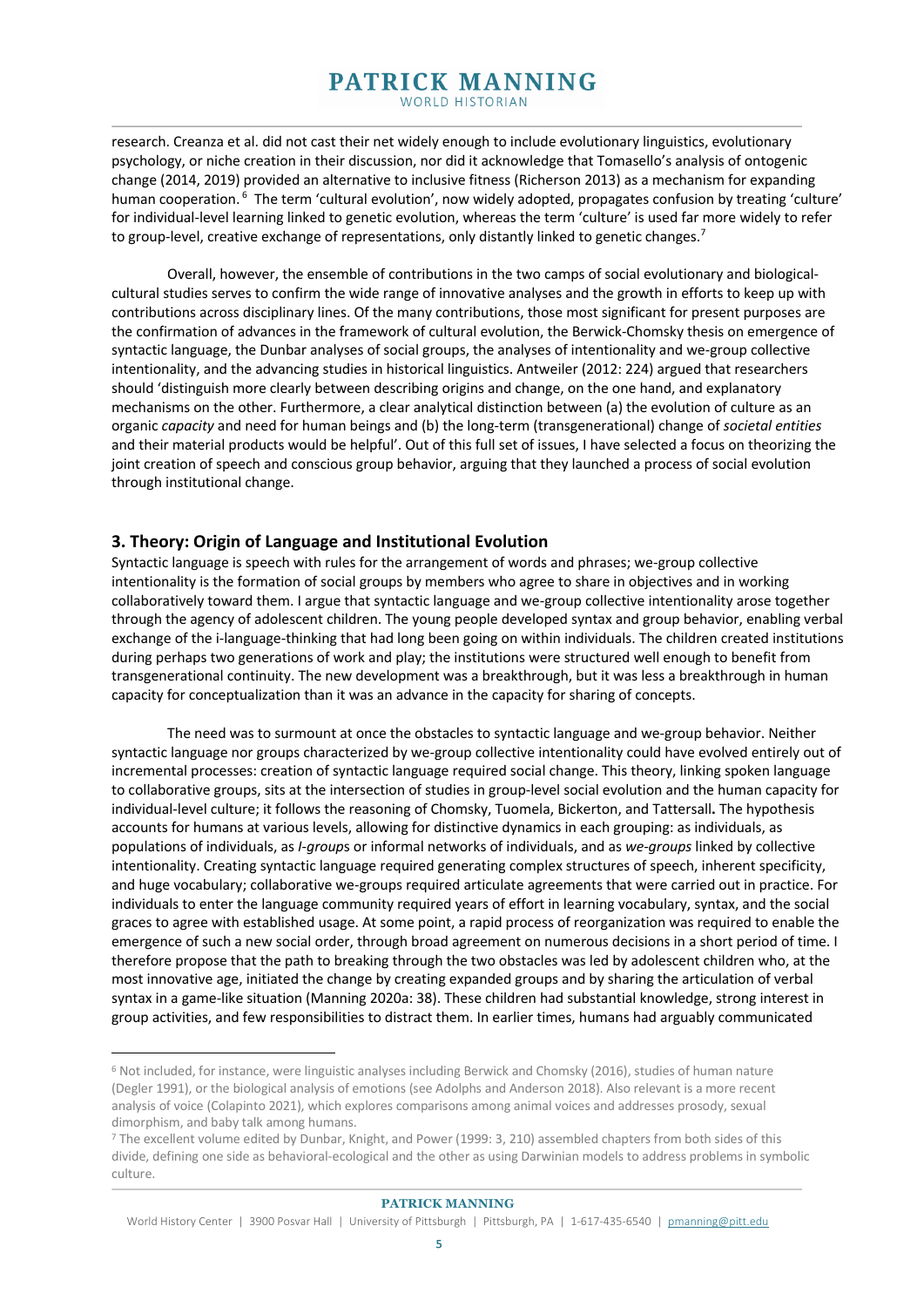either through a form of 'protolanguage' without syntax, in which phrases were limited to four or five words (Bickerton 1990, Bickerton 2009), or through a mixture of gesture and voicing (Tattersall 2019, Tomasello 2019, Dunbar 2022).

I present the theory of language and institutional evolution through exercises in modeling at two levels. First, I describe the hypothetical emergence of language in a group of youths, tracing the first few generations as the speaking community grew to self-sufficiency. Syntactic language requires agreement on specifics of syntax among the group of speakers: this model shows how the initial group could have met, survived, and passed on its innovation over time. Second, the collective intentionality of we-groups, once applied to language, could be generalized in its application to additional social objectives, creating new institutions. As inspired by Darwinian logic, I formalize these ongoing processes of institutional evolution in a self-replicating model of social selection, for two human generations. In the next section, I add a third set of models, arguing that the expanding social system underwent maturation, in later generations, not only through institutional growth but through migration, the creation of informal networks, and processes of interaction linking social evolution with biological and cultural evolution.8

*Modeling a narrative of institutional evolution.* I propose the specific modeling of a set of households and the children within them to generate the initial creation of languages and groups; I follow up with the evolution of these institutions during two generations, a formative period of roughly 45–60 years. The initial conditions for the process of social evolution consist of bands or households of *Homo sapiens* in northeastern Africa, 70,000 years ago. I hypothesize that households were groups of an average 6 persons.<sup>9</sup> These groups were somewhat parallel to chimpanzee groups, although humans walked long distances and formed wider networks of friends.10 Individuals communicated by visual signs, eye contact, and vocalization of syllables in protolanguage; households sustained themselves through foraging and hunting, using fire, stone, bone, and wooden tools.

The model begins as about 15 male and female children of ages 10-14, within a local community of 150, gather to play as a group. The children leave their households to meet together and play word games for a day at a time.<sup>11</sup> The excitement of the games leads them to meet periodically and build the intricacy of their games. As syntactic language develops within the group, the participants choose at a certain point to tie members formally to the group through an oath of mutual allegiance: the oath, identifying each individual, the group, and the objective of building the game, also serves as a founding example of mature syntax. <sup>12</sup> As members join this collaborative *wegroup*, they thus form an *institution* and organize its activities and norms. Decisions within such institutions are distinctive: they cannot be reduced to the decisions by individuals within the group; group decisions (as in adopting words or syntax) are simpler and more efficiently made than individual decisions (Tuomela 2013).<sup>13</sup>

The youthful group persists and develops details of spoken language. Modeling in terms of 5-year periods (following demographic conventions), I assume that it takes 5 years of work for the first group to create essential

#### **PATRICK MANNING**

World History Center | 3900 Posvar Hall | University of Pittsburgh | Pittsburgh, PA | 1-617-435-6540 | pmanning@pitt.edu

<sup>8</sup> The term "coevolution," defined by Ehrlich and Raven (1964) as genetic interaction among species, is often extended to interaction among evolutionary processes in a single species, on the initiative of Boyd & Richerson (1985). For clarity in the present study, I do not extend the meaning of "coevolution" and refer simply to "interactions" among biological, cultural, and social evolution.

<sup>9</sup> I assume an age structure of zero growth and a life expectation of 22.5 years. The 6 persons include 1.34 persons of ages 0–9; 0.56 persons of ages 10–14; 2.75 persons of ages 15–44; and 1.35 persons of ages over 45, as shown in Model South, level 3, in Coale and Demeny (1983).

<sup>&</sup>lt;sup>10</sup> I assume a human community of 150 members within a range of 150 km<sup>2</sup>. This may be compared with examples of a gorilla community of 70 within a range of 28 km<sup>2</sup> and a chimpanzee community of 60 within a range of 24 km<sup>2</sup> (Bickerton 2009; Fossey 1983, Goodall 2010). I assume household ranges of 2.5 by 2.5 km, totaling a community grid of 25 households in a range of 156 km<sup>2</sup>; a density of 1 person per km<sup>2</sup>.

<sup>&</sup>lt;sup>11</sup> Such a scenario, if unlikely in the short term, was yet likely in the long term of human experimentation. The adolescent gathering required participants to walk an average of 3–4 kilometers to join it. Contact the author for more details on this model.

<sup>&</sup>lt;sup>12</sup> At a minimum, the oath contains a verb clause, a noun clause with an object, and nominal and verbal modifiers, including basic levels of syntactic complexity. With the oath, apprentices are admitted to the institutional we-group of speakers in recognition of their years of study.

<sup>13</sup> Issues of kinship might have arisen among group members at this early stage; kinship is noted in section 4 below.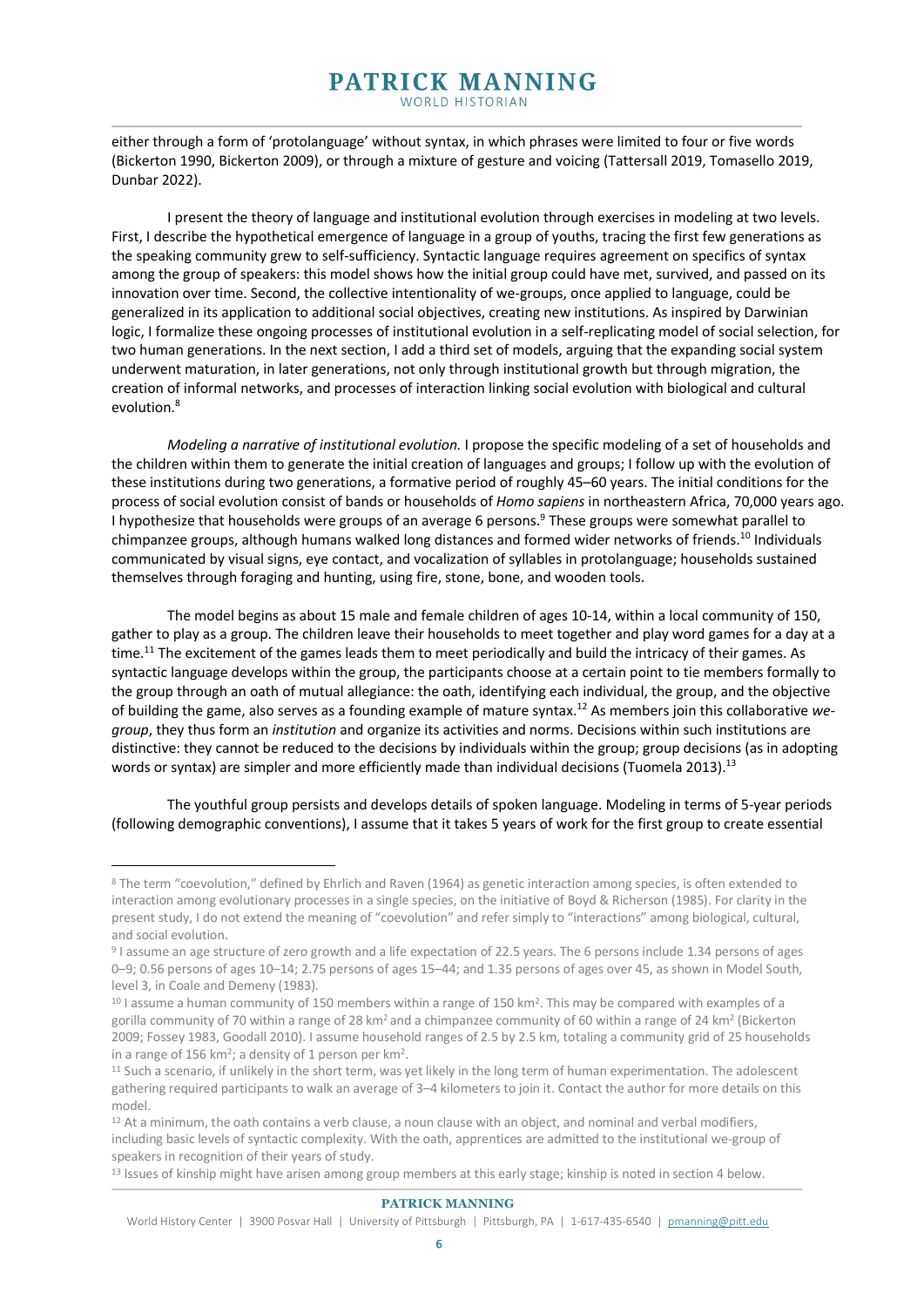elements of syntactic language (and also for an individual to learn the expanding vocabulary and syntax). During the second five-year period, younger children aged 10–14 join the group and the games. In the third period, the next cohort reaching ages 10–14 joins the group; meanwhile, those in the first group, now aged 20–24, assume responsibilities in the household yet still speak the new language with the younger people. After 15 years, there are 40 speaking children and adults; further, an additional 14 children below age 10 are learning to speak, through instruction by the elder children. The speaking community remains dispersed in households but gathers periodically, where it is much larger than any of the 6-person households. Institutions of community identity and ritual are established to solidify and sustain the community; these institutions facilitate energetic teaching and spreading of speech, mostly to non-speaking children but also adults.

By the end of the second 15 years, the oldest speakers are 35–39 years of age; the total speaking population is nearly 100, apportioned among 25 households for which almost all of those below age 40 are speakers, while those older do not speak. This speaking community is thus a clear majority of the 156 persons in the original 25 households (now with the addition of perhaps 15 immigrants). By year 45, the oldest speakers are nearly 60 years of ago; growth in the number of speakers slows except for the arrival of immigrants. But once the local community, led by speakers, reaches as many as 200 members, a division into two communities becomes inevitable. That is, while the needs of language arguably set a minimum of 150 on the size of a persistent speaking community, the complexities of logistics and social interaction set a maximum of 150 on social and ritual communities (Dunbar 2020b).14 The initial split, at some point in the years 30–45, is arguably traumatic: it severs social relations and it requires a reorganization and strengthening of the institutions of community and ritual. Yet the two speaking communities continue to attract new members. A subsequent split sometime after year 60, in contrast, could be seen as an understandable experience, part of the growth of speaking communities. With these divergences, language began to diverge in the now-separate communities.<sup>15</sup>

The expansion of the initial speech community was relatively slow since it was limited by the numbers in the initially involved households. An additional mechanism was necessary for spoken language to spread more widely: a process of migration. Capability for this process emerged as early as years 30–45, once there were at least two language communities and significant numbers of adult speakers. Two types of cross-community migration were feasible: in-migrants could join the initial speech community and out-migrants could leave the initial community (Manning 2006). I argue that both were necessary, otherwise language would never have spread. In-migration incorporated new language-learners, either recruited or volunteering; if they were below age 18, they would be able to learn to speak. As speaking communities grew in size and influence, they attracted or seized growing numbers of in-migrants. Perhaps more significantly, out-migration from the initial community provoked gradual development of new speech communities. Out-migrants could begin teaching speech to youths in areas where they settled, launching processes requiring some 30 years for language to become widespread within each new community. The language of those speech communities, further, would diverge from the original language.

The processes of the first sixty years, as modeled here, facilitated spread of spoken language across the age structure, through consolidation of individual communities, and through creation of new speaking communities in neighboring regions, initiated by migration. At 60 years, the total speaking population might have reached 700, including four fully developed speech communities of 150 each and perhaps another four incipient communities of 50 speakers each. The segmentation of a large language community into two smaller groups involved some migration by members of at least one of the new groups. Assuming zero growth in total population, the population of speakers might increase at 1% per year under these conditions. At this rate, the speaking population might reach 9000 in just over 300 years.

*Formalizing the logic of social selection.* This is the part of the analysis with the most explicit parallels to the natural selection of Darwin (1859). Speaking communities and we-groups unified by collective intentionality provide

<sup>&</sup>lt;sup>14</sup> Groups smaller than 150 could sustain language if members had been socialized into speaking as infants. Populations well under 150, after some generations, would lose parts of their lexicon and eventually their syntax.

<sup>15</sup> One could argue that it would be difficult for syntactic language to develop as rapidly as I have proposed here. I maintain this model, however, assuming that it was necessary for syntactic language to generate important advances in communication within fifteen years, or the project would have collapsed for lack of social interest. That is, a different demographic-social model would be necessary to fit with a hypothesis of slower development in syntactic speech.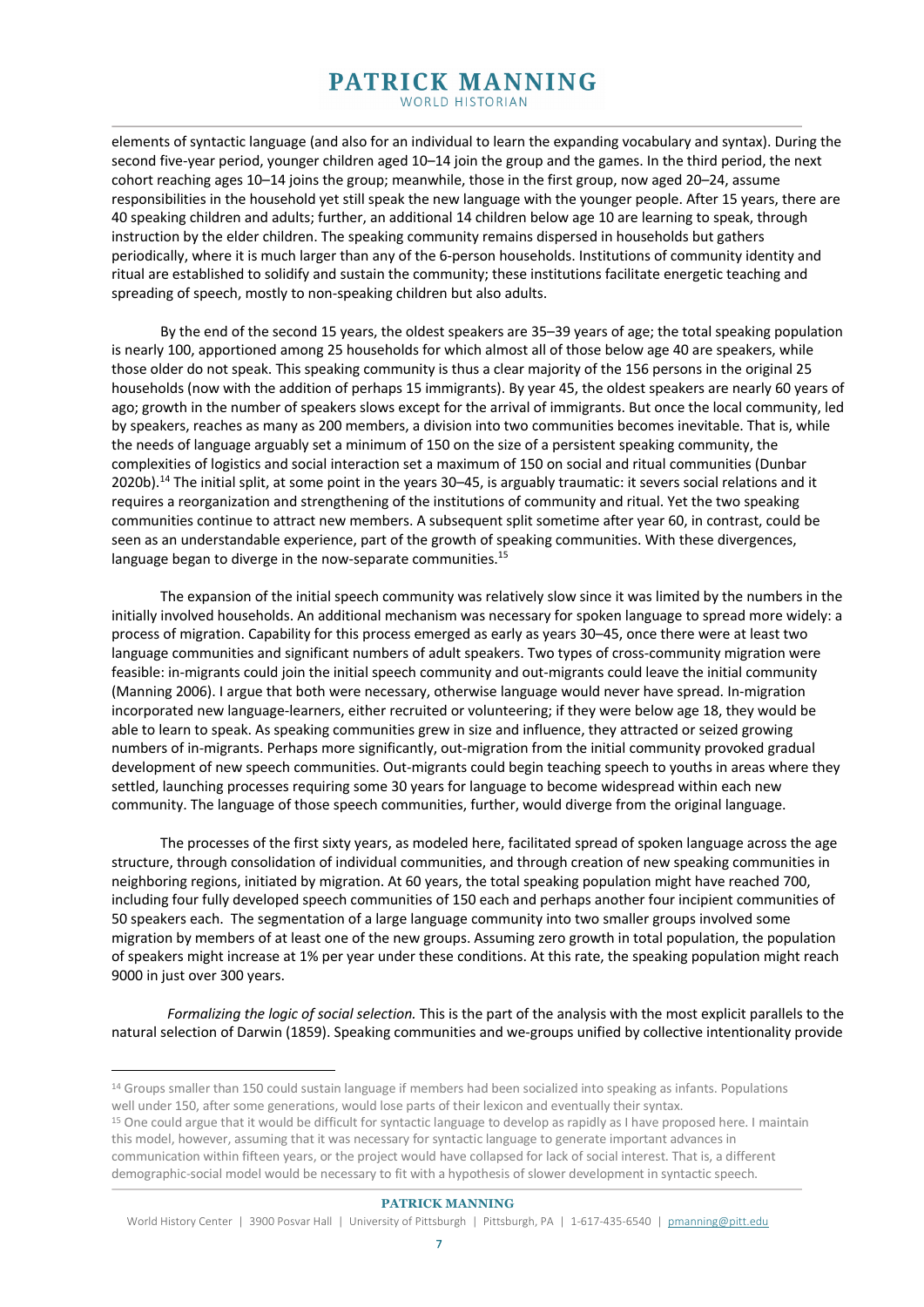the basis for what I propose to call 'institutional evolution', in which existing institutions survived and new institutions formed, creating a growing diversity of institutional forms within the human social order. Institutional change was governed by three social-evolutionary processes. I have chosen the speaking community as the unit of evolutionary study, where Darwin (1859: 145) chose the individual organism: the structure of the social institution (generally within the local community but coterminous with it in the case of language) is the object and agent of evolutionary change, thus parallel to the genome in Darwinian analysis.

Within this structure, I propose parallels to the Darwinian triad of variation, inheritance, and natural selection, and I propose a measure of the fitness of the community as it is influenced by each social institution – I thus draw as well on Donald T. Campbell's notion of 'blind variation and systematic selective retention' (Campbell 1975: 1104; Manning 2020b: 118–122). Treating each of the triad in turn, I begin with *variation* through representation: here, spoken language allows detailed communication both in speaking and hearing, bringing representation of innovative ideas to each individual and more ideas through collaboration. Such representation led to ideas for new social institutions and their objectives. Institutions then formed through the assembly of relevant groups. On reproduction and *inheritance*, once institutions were created (with their members, objectives, and tasks), they would need to be reproduced at least once a generation to replace departed original members. The steps in reproduction, relying on participants in the institution, were the creation of a memory-archive with details of the institution; a process for sustaining the memory-archive over time; and a process for reproducing the institution itself.

The process of *social selection* poses a test that each institution must survive. Social selection is a mix of feedback processes – at three levels – providing feedback at multiple scales to the archive, thus determining whether the institution will survive.<sup>16</sup> The three levels of feedback are: (a) exogenous environmental factors, bringing benefit or harm to the human social order as they interact with each social innovation; (b) at an endogenous and unconscious level, innovations that are inconsistent with the prevailing structures of the social order are not selected; (c) the conscious contribution to social selection by human agents. Where Darwin chose the numbers of an organism's offspring as the criterion for the *fitness* of a phenotypical change, I propose the criterion for the *social fitness* of an institution to be the change in social welfare it brings to a beneficiary population and the overall community.17 Nevertheless, the latter entails a core ambiguity: there may be debate over the nature of social welfare or debate over who should benefit from each institution. Such ideological debates must be resolved for an institution to be selected, as with regulation by consensus.

After perhaps 10 generations or 300 years of existence, speaking communities would have spread widely. From the first, this system of social evolution depended centrally on incorporating new members – first by recruitment and only later by birth. Networks were therefore central to the success of the system, as they linked those within the speech community but also opened ties to those outside the community.

## **4. The Pleistocene Epoch: Institutions and Societal Change**

The processes of institutional evolution fueled human expansion across Africa and Asia for the remaining 50 or more millennia of the Pleistocene, creating a growing diversity of institutional forms, in many different habitats, encompassed by networks of communication. This section reviews the institutions of the Pleistocene, then identifies the effects of networked connection, evolutionary interaction, niche formation, and environmental impact on the expanding human order (Manning 2020a: 62–106 ). These additional types of processes accompanied the rise of syntactic language and we-group collective intentionality, with implications at varying scales.

<sup>&</sup>lt;sup>16</sup> Natural selection, similarly, is a multi-layered process: an innovation may fail to be selected if it is dysfunctional at the molecular level, unsuccessful at the phenotypical level, or rendered valueless by exogenous environmental changes. <sup>17</sup> While the demographic expansion of a local community or local speaking community (through birth or migration) is a central measure of community success, other factors are also central, so that I choose the broader term 'social welfare' as the measure of community fitness with regard to a given social institution. Individuals within the local community may have contending perspectives on the social priorities of an institution, for instance if its benefits are reserved for some and not others (Manning 2020a, 46–48).

World History Center | 3900 Posvar Hall | University of Pittsburgh | Pittsburgh, PA | 1-617-435-6540 | pmanning@pitt.edu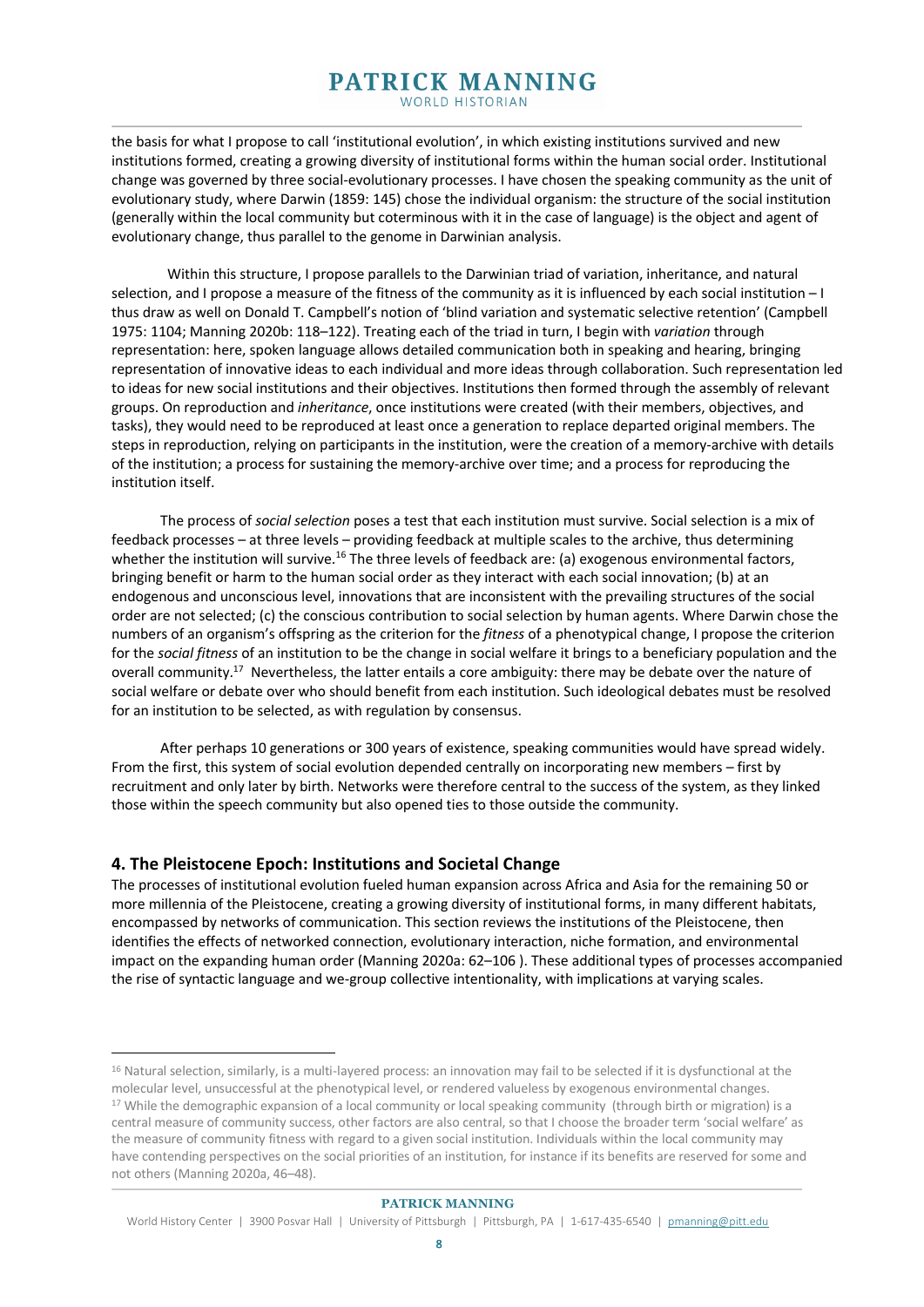*Institutions.* These collaborative groups – with specific tasks – were both large and small. They varied according to the specifics of their task and membership, but all met the general criteria of institutional evolution. Those criteria included the innovative acts of representation, in which individuals and groups modeled and labeled the social, natural, and supernatural worlds; then the formation and reproduction of institutions to carry out tasks deemed necessary; and the experience of social selection, including modification or elimination of institutions that were deemed through social discourse to no longer be of value. While I identify a general logic of institutional evolution, I also emphasize that each institution had its own dynamics, including a process for its reproduction and a characteristic time-frame.

Languages, along with the speech communities and community rituals of speakers, were the largest and most persistent early institutions. I assume that they maintained an average of about 150 members per language community until late in the Pleistocene, although there may have been 'confederations' of two or three communities (Manning 2020a: 91) that formed during and after the Glacial Maximum, as sharp ecological change drove people to seek more productive habitat and mutual support. The dynamics of syntactic language required years of learning as a condition for entry. The changes in syntax and vocabulary resulted from the inherent character of language exchange, by unconscious change and consensus rather than by explicit decision. Community identity was sustained by oaths of allegiance and by custom; the institution of ritual required leaders or choreographers to design the practices.

In addition, small institutions formed once multiple language communities had become established. Crosscommunity migration, marriage agreements, and workshops were such small institutions; many persisted only for a single generation though they could be renewed. Cross-community migration (Manning 2006) required we-group collective intentionality of small numbers of individuals for the dispatch of out-migrants to other communities and for the integration of in-migrants into the home community. Migrants spread first in East Africa and then beyond: the archaeological record provides support for this reasoning, as the earliest known examples of Later Stone Age tools, including small backed flakes and blades, appear in sites just east of Lake Victoria, dated to 63,000 years ago (Ambrose 1998). The formalization of marriage to link households together in the mating of spouses required agreement by authoritative figures in each household on responsibilities that would last for the duration of the marriage. Kin groups could also form: since spoken language allowed the classification of individuals and familial groups, there was a logical option of creating various types of family organization, in addition to bilateral kinship.<sup>18</sup>

Both cross-community migration and marriage agreements increased the social and genetic diversity of communities, spreading knowledge as well as limiting genetic drift. These exchanges of people among communities were types of migration at least as important as the colonization of empty lands. Incorporating new members and teaching them to speak may have been peaceful but may also have been hierarchical. In addition, long-distance migrations took place in Africa, in Eurasia, and to the Americas, including both maritime and terrestrial migration: they may be documented through genomic, linguistic, and archaeological data.

Workshops took form as small institutions headed by an expert master with apprentices in support, performing the labor of creating material goods, artistic representations, and developing philosophical or religious ideas. Work in material culture included stone tools, containers, clothing (requiring needles and awls), bow and arrow (Africa), atlatl (Asia), and watercraft. Technical changes of the era included expanded creation of permanent shelters and an expansion in artisanal and artistic production. Workshops in expressive and reflective culture included visual art, personal decoration, and classification of the social, natural, and supernatural worlds.19

*Networks. Informal networks* are I-groups of speaking humans that spring up among friends or through exchanges or encounters within or across communities (Christakis 2019: 241–244; McLean 2017: 65–83). As communities and their institutions became more widespread, informal networks of various scales arose at their interstices. These informal groups, while not decision-making units, facilitated exchange, linking institutions and communities to each other. A network might also reach across community lines in the case of those exploring possible marriage links but not yet in formal collaboration. Further, through linkage by individual movements, there

<sup>18</sup> For instance, on birth classes, tetradic and matrilineal kinship, see the contributions in Allen et al. (2008).

<sup>&</sup>lt;sup>19</sup> For a cave painting of 40,000 years ago in Borneo, created most likely by a workshop, see Aubert et al. (2018).

World History Center | 3900 Posvar Hall | University of Pittsburgh | Pittsburgh, PA | 1-617-435-6540 | pmanning@pitt.edu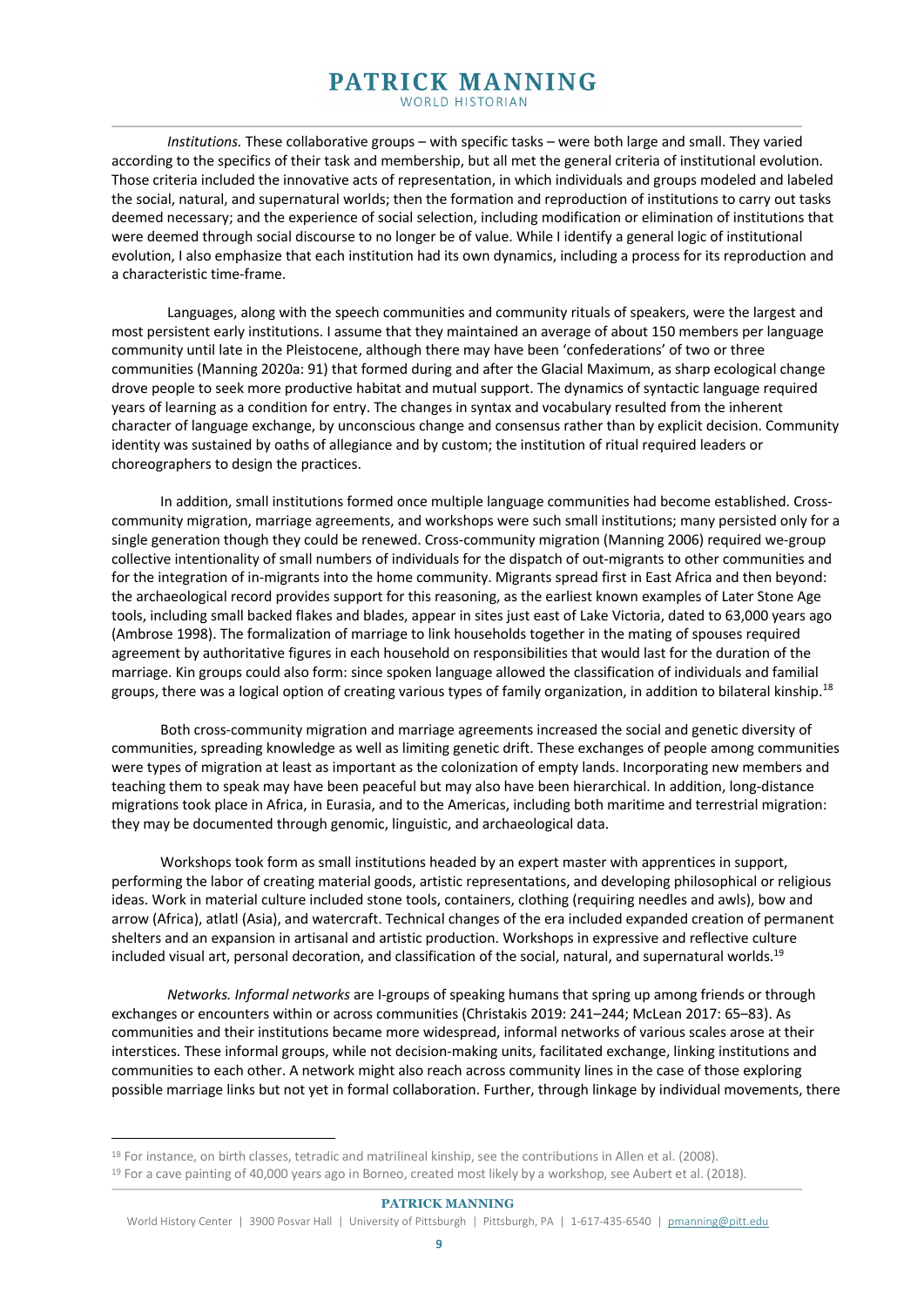came to be networks of communities. As these instances suggest, the patterns of network or I-group activity, while informal, need to be characterized at multiple levels in a way that is parallel to the study of institutions.

This reasoning permits conceptualization of the Human System as a network or field of interactions at multiple scales. It was not simply the sum of the networks at the largest scale: it included all the levels of networks and institutions. The Human System relied on links – expressed in syntactic language – among individuals, I-groups, and we-groups, exchanging information and exchanging material goods (Manning 2020a: 52–57). In addition, networks provided a basis for contact with non-speaking humans. The result yielded the exchange of ideas, material goods, and migrants, resulting in broad transmission of material culture and an awareness of human commonality.

*Evolutionary interaction.* Interactions among the evolutionary processes of biological, cultural, and social evolution unfolded recurrently. For social-cultural evolution, such interaction took place right away. Households, which had developed through biological evolution and which were reshaped by the rise of cultural evolution, came into interaction with the newly formed speaking communities.<sup>20</sup> Specifically, the teaching of speech moved from its initial locus in adolescent sharing to the household, so that the process of learning language moved from play among adolescent groups to socialization of infants within households. In the opposite direction, the expanding speaking community drew some of its norms from the existing norms of households and non-speaking local communities. For social-biological interactions, changes took place more slowly. One well-known change in human biology that can be identified as the result of social-biological interaction is lactose tolerance. As Holocene-era humans made the social change to milking domestic animals and adult consumption of milk, adult lactose tolerance developed among some humans through natural selection.

*Environmental influences*. Environmental change brought variation in human bodies through natural selection. Most clearly documented is the issue of skin color. As migrating humans experienced regional variations in insolation, the eventual result was change in melanin levels, a natural-selection result of the variations in Bvitamins and folate production, which affected the fertility of both males and females (Jablonski 2017). In a second example, malaria expanded among humans as a result of population growth in regions infested by the malaria vector; in response, natural selection brought expanded incidence of sickle-cells in hemoglobin, protecting many from the disease. Height and other aspects of human physiques were also affected by environmental differences encountered by migrants; the precise mechanisms are still under study.

## **5. Evaluating the Theory of Origin and Expansion**

The theory introduced here, more deductive rather than inductive, must ultimately be validated or refuted with empirical data and broader theory. I propose three types of steps in evaluation: gathering empirical data that may be relevant to implications of the theory; modeling the social dynamics at both intimate scales and macro scales; and testing to reconcile available data with specific implications of the models. It is unlikely that there will be one master model of the whole process of institutional evolution; there will need to be analyses of various sub-issues plus a process for overall assessment. A general review should determine the confirmation and rejection of various theses, perhaps supporting the overall vision of institutional evolution through spoken language, perhaps proposing revised hypotheses, and assessing the results through relevant tests.

*Gathering empirical data.* Data collection will rely on a cross-disciplinary survey of available data, focusing on possible implications of the theory. Of course, limits on resources may slow or even prevent the collection of comprehensive data, but a careful research design will yield priorities on the data to be collected in each discipline. I believe that data collection should take place with attention to three spatio-temporal arenas: 1) the period before 70,000 years ago in Africa, the era of cultural evolution for *Homo sapiens*; 2) 70,000 – 60,000 years ago in northeast Africa, the proposed time and place of the emergence of speaking communities; and 3) 60,000 – 10,000 years ago throughout Africa, Eurasia, Sahul, and the Americas, the expanded habitat of speaking *Homo sapiens*. Data can be

<sup>&</sup>lt;sup>20</sup> The field of cultural evolution, while it has emphasized the general expansion of collaboration under dual-inheritance analysis, has scarcely analyzed how the new dynamic changed household patterns in *H. sapiens.*

World History Center | 3900 Posvar Hall | University of Pittsburgh | Pittsburgh, PA | 1-617-435-6540 | pmanning@pitt.edu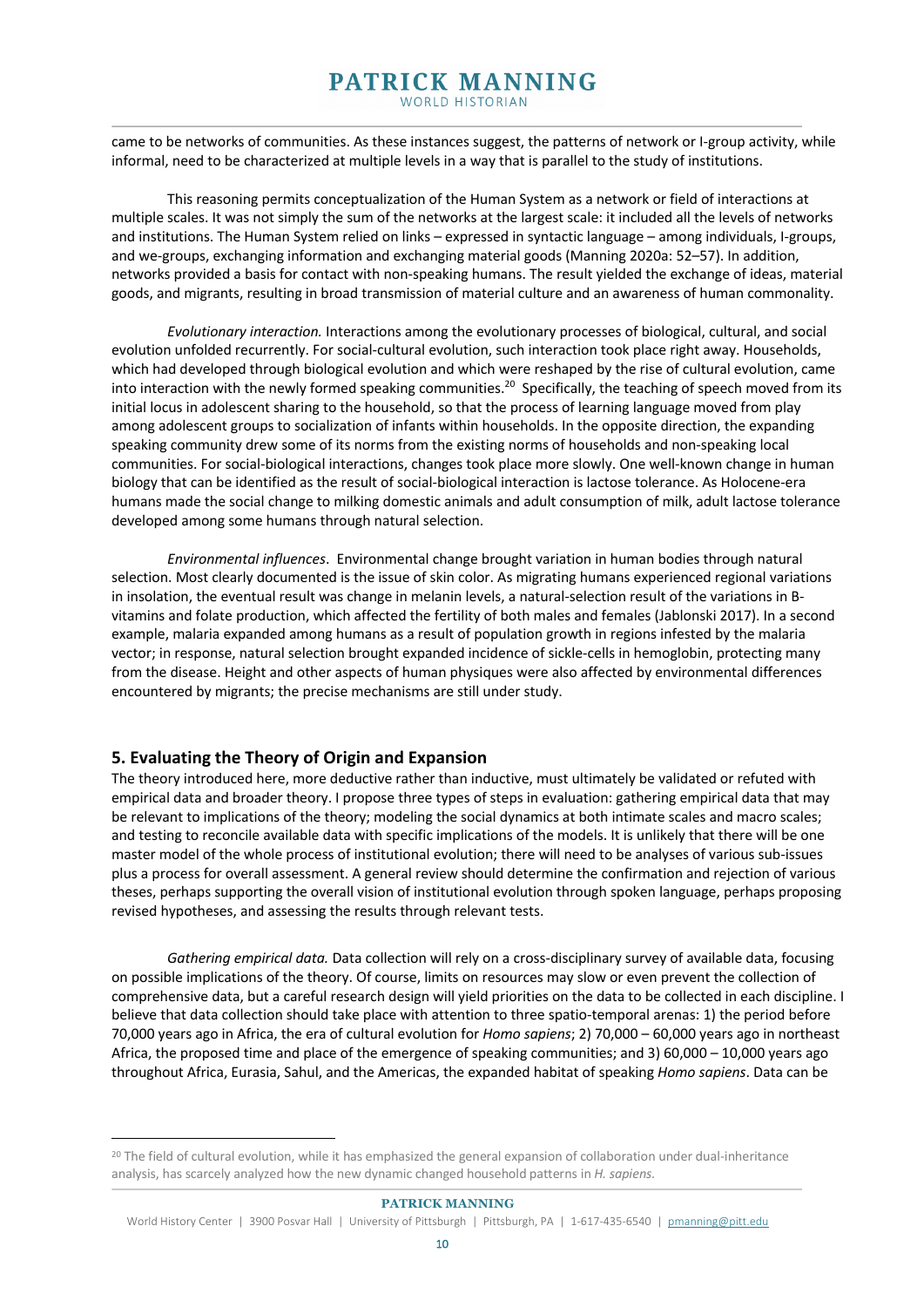gathered and analyzed for each discipline listed here, to give direct and indirect information on the size, location, migration, and structure of human communities.

- Environmental studies. Climatic evidence, on temperature and humidity by time and place for all of the regions in which humans lived, to clarify levels of habitability.
- Genetics. Evidence on human genomes (mtDNA, Y Chromosome, somatic, whole-genome), with sampling and analysis designed to give the clearest possible results on the period 70,000 – 10,000 years ago, and with attention to techniques for determining genetic characteristics and migration by time and place.
- Archaeology. Selecting sites to give maximal attention to northeast Africa, 100,000 to 50,000 years ago, and also along paths of migration in Africa and beyond, seeking evidence on group sizes, technical change, and representation. Analysis of *Homo sapiens* populations throughout Africa as well as Neanderthal and Denisovan populations.
- Linguistics. While many historical linguists are reluctant to interpret the history of language groups before 10,000 years ago, the theory of institutional evolution sets a priority on developing interpretations of earlier times. At best, information on the distribution of language groups gives information on the trajectory of migrants well before 10,000 years ago. $^{21}$  Valuable data may be located and created through language classification, a search for proto-Human vocabulary, and linkage to genetic data on migration. New efforts at glottochronology may be pressed back to times earlier than 10,000 years ago.
- Cultural anthropology. Study of material remains, including visual art (Clottes 2016), clothing, and skin decoration. Study of expressive and reflective culture through analysis of religion (Boyer 2018, Rossano 2010), Dunbar 2022, transmission of myths (Witzel 2012), philosophy and rhetoric.

*Modeling dynamics at intimate scales.* Models of social dynamics are required at the intimate scales of household, informal and formal groups, and local communities. To construct such models and analyze their behavior, one must specify the environment, structure, and dynamics of the situations under analysis, as well as the perspective of the analyst. While Darwin's initial formulation of natural selection in biology (1859) involved a very informal sort of modeling, scholars in cultural evolution relied on detailed and formal modeling in their early work (Boyd and Richerson 1985; Cavalli-Sforza and Feldman 1981); the success of the latter ventures suggests that detailed modeling is appropriate for social evolution as well. Some of this modeling will lead to testable assertions.

- Creation of articulate speech. Explore the demographic, social, and geographic feasibility of the model of the children's language game, the modeling of human family distribution, and rise of language groups.
- Teaching speech. Model the processes of teaching speech, including the age of teachers and students, the social situation, and the limits on individual learning. Varying parameters would yield different rates of expansion of speaking populations.
- Group behavior and group size for formal institutions and informal networks. Since language communities are assumed to have been dispersed over a region of at least 150 square kilometers rather than concentrated at localized sites, it is difficult to seek archaeological remains of such groups. One might hope to find sites of recurring gatherings of whole communities. One may seek archaeological implications in the theorization of groups by Aiello and Dunbar (1993) and Dunbar (2020b).
- Cross-community migration. Early migration of speaking humans is assumed to have taken place through migration among speaking communities, absorption of non-speakers, and settlement in unoccupied lands: each process should be modeled in detail. Models should match data on the rapidity of human spread and on interbreeding with other populations (Manning 2006).

<sup>&</sup>lt;sup>21</sup> Such is the case especially for Amerind and Na-Dene languages and for Australian. At worst, successive migrations have overlaid earlier languages, confusing the earlier picture: the regions of the Caucasus, western Asia, South Asia, Sunda, and Europe are examples. In between, substantial portions of very early language groups appear to survive for the four African language phyla (Khoisan, Nilo-Saharan, Afroasiatic, and Niger-Congo) and for Indo-Pacific, Trans-Himalayan, and Eurasiatic (Manning 2020c).

World History Center | 3900 Posvar Hall | University of Pittsburgh | Pittsburgh, PA | 1-617-435-6540 | pmanning@pitt.edu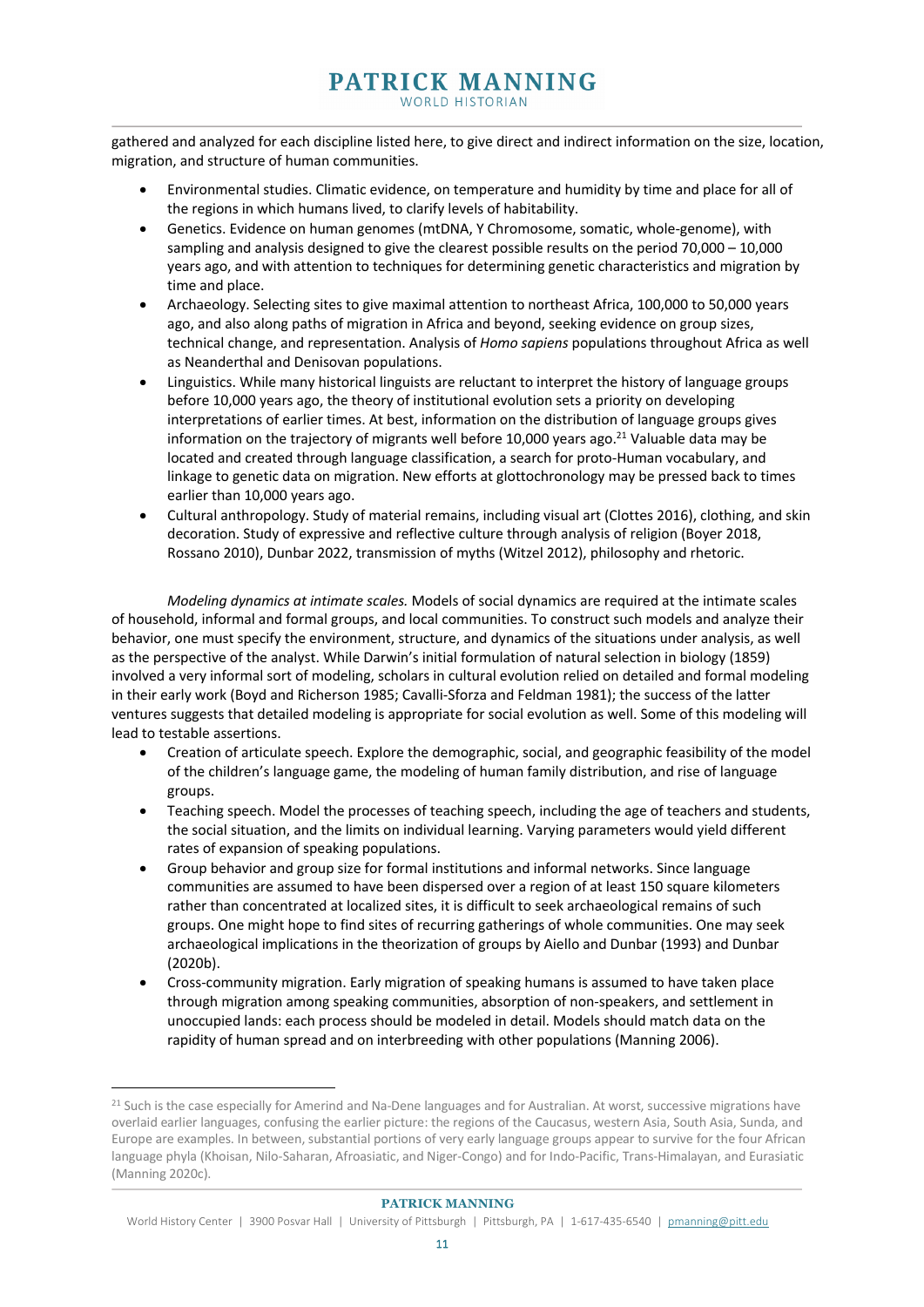• Representation. Model the choices of individuals and groups of early speakers as they created representations of social structure, the natural world, the supernatural world, and the priorities of their society. These may include practices in representation of material culture (technology); of expressive culture (dance, song, dress, rhetoric); and reflective culture (religion, philosophy).

*Modeling at macro scales.* At the levels of multi-community or species-level dynamics, one can propose structures and patterns that can be linked to data, perhaps yielding macro-level patterns in human behavior.

- Long-distance migration. Model demographic and ecological processes of migratory streams: migration within Africa; migration by land and sea from Africa to Sahul; migration from tropical to temperate environments; and earlier emigration from Africa to the Levant, c. 100,000 years ago.
- Diffusion of technology. Model patterns of movement, within and among niches, of weapons (bow and arrow, atlatl), watercraft, sewing and weaving, shelter construction, and adoption of dogs.
- Language patterns and distribution. Available data on language classification can be modeled to project homelands of ancestral languages and trajectories of language-group migration, though this process yields only relative not absolute dates (Manning 2020c).
- Cultural and biological evolution. For the period after the emergence of social evolution, the processes of cultural and biological evolution should be modeled for their autonomous changes and for their interaction with social evolution (Henrich 2015).

*Testing and evaluation of research results.* Because the problem at hand is complex and with little direct evidence, the development of a detailed evaluation scheme will probably have to wait until empirical and analytical research have progressed from the present level. Still, the above categories of investigation have substantial independence from one another, which minimizes the possibility of a spurious uniformity of results. For an overall assessment, if results of these analyses were to show contemporaneous population movements outward from northeast Africa, technical changes and exchanges accompanying these migrations, linguistic evidence pointing toward a single origin of language, evidence for expanded size of human groups, and changes in aspects of cultural evolution that fit these processes – then one would tend to give support to the hypothesis of rapid rise of syntactic language and we-group collective intentionality. If the evidence on each of these points were weak, the most obvious alternative would be a null hypothesis of gradual rather than rapid change in language and social groups. Such a result would not be satisfying if it remained at this vague level: it would put strong pressure on analysts to develop a detailed mechanism showing how syntax could emerge gradually. Alternatively, it is conceivable that the evidence might support rapid change in the social order through some different process.

## **6. Conclusion**

Analysis of human evolution has advanced impressively in recent decades. These advances are reflected in individual research reports and in research overviews, both in the biological-cultural and social-evolution camps of human evolutionary studies. But there is not yet an overall evolutionary discourse linked to research projects. In particular, while syntactic language and group behavior are commonly referenced as important elements in the rise of the human social order, both are commonly taken for granted in practice.

It is argued here that the combination of language and we-group behavior formed a central nexus in the rise of the human social order—depending as well on cross-community migration. This nexus was central to the expansion of *Homo sapiens* worldwide, to human technical and representational innovations of the late Pleistocene, and to the social networks that spread new practices worldwide. It is proposed that the devotion of substantial energy to the theory and research design proposed here would clarify the roles of syntactic language and we-group collective intentionality in human evolution and would lead to broader linkage of research efforts addressing human evolution through these studies. Still, it is noteworthy that, in exploring the changes in language and group behavior, researchers do not have access to a treasure-trove of new data, as was the case when genomic evidence became available from the 1980s. Instead, it will be necessary to assemble small bits of information from many disciplines on wide-ranging issues to permit the articulation and testing of a theory linking local and global change. To link the bits of information, an active program of communication among scholars would seem essential.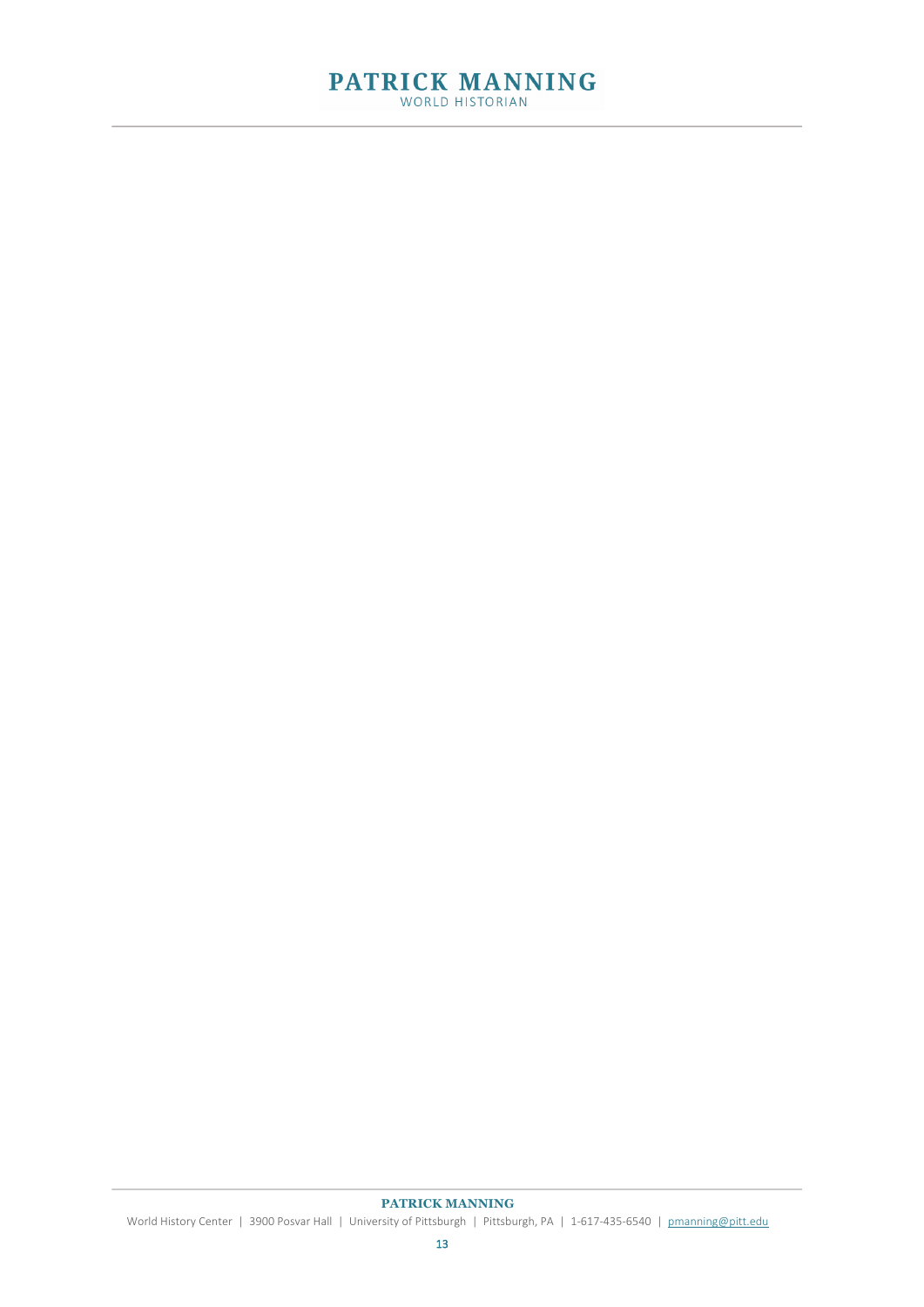**WORLD HISTORIAN** 

#### **References**

**Abbott, Patrick, J. Abe, J. Alcock, S. Alizon, et al.**  2011 Inclusive Fitness Theory and Eusociality. *Nature* 471, 7339: E1–4. **Adolphs, Ralph, and David J. Anderson.**  2018 The Neuro-science of Emotion: A New Synthesis. Princeton: Princeton University Press. **Aiello, Leslie C., and R. I. M. Dunbar**  1993 Neocortex Size: Group Size, and the Evolution of Language. *Current Anthropology* 34: 184–193. **Allen, Nicholas J., Hilary Callan, Robin Dunbar, and Wendy James, eds.**  2008 Early Human Kinship: From Sex to Social Reproduction. Oxford: Blackwell. **Ambrose, Stanley H.** 1998 Chronology of the Later Stone Age and food production in East Africa. *Journal of Archaeological Science* 25: 377– 392. **Antweiler, Christoph** 2005 Social Evolution Revisited. Recent Trends in a Genuine Field of Anthropological Research. *Anthropos* 100: 233– 240. **Antweiler, Christoph** 2012 On Cultural Evolution: A Review of Current Research toward a Unified Theory of Societal Change. *Anthropos* 107: 217–227. **Aubert, Maxime, Pindi Setiawan, A. Oktaviana, et al.**  2018 Paleolithic Cave Art in Borneo. *Nature* 564 (2018): 254–257. **Barrett, Lisa Feldman** 2018. How Emotions Are Made: The Secret Life of the Brain. Boston: Houghton Mifflin Harcourt. **Berwick, Robert, and Noam Chomsky** 2016 Why Only Us? Language and Evolution. Cambridge, MA: MIT Press. **Bickerton, Derek** 1990 Language and Species. Chicago: University of Chicago Press. 2009 Adam's Tongue: How humans made language, how language made humans. New York: Hill and Wang. **Bickerton, Derek, and Eörs Szathmáry** 2009 Biological Foundations and Origin of Syntax. Cambridge, MA: MIT Press. **Blute, Marion**  2010 Darwinian Sociocultural Evolution: Solutions to Dilemmas in Cultural and Social Theory. Cambridge: Cambridge University Press. **Boyd, Robert** 2018 A Different Kind of Animal: How Culture Transformed Our Species. Princeton: Princeton University Press. **Boyd, Robert, and Peter J. Richerson** 1985 Culture and the Evolutionary Process. Chicago: University of Chicago Press. 2005 The Origin and Evolution of Cultures. New York: Oxford University Press. **Boyer, Pascal** 2018 Minds Make Societies: How Cognition Explains the World Humans Create. Yale: Yale University Press. **Campbell, Donald T.**  1975 On the Conflicts Between Biological and Social Evolution and Between Psychology and Moral Tradition. *American Psychologist* 30, 12: 1103–1126. **Carneiro, Robert L.**  2003. Evolutionism and Cultural Anthropology. Boulder: Westview Press. **Cavalli-Sforza, Luigi Luca, and Marcus W. Feldman**  1981 Cultural Transmission and Evolution: A Quantitative Approach. Princeton: Princeton University Press. **Chomsky, Noam**  1995 The Minimalist Program. Cambridge, MA: MIT Press. **Christakis, Nicholas A.**  2019 Blueprint: The Evolutionary Origins of a Good Society. New York: Little, Brown Spark. **Clottes, Jean, trans. Olivier Y. Martin and Robert T. Martin**  2016 What Is Paleolithic Art? Cave Paintings and the Dawn of Human Creativity. Chicago: University of Chicago Press. **Coale, Ansley J., and Paul Demeny, with Barbara Vaughan**  1983 Regional Model Life Tables and Stable Populations, 2nd ed. New York: Academic Press. **Colapinto, John** 2021 This is the Voice. New York: Simon & Schuster. **Corning, Peter**  2003 Nature's Magic: Synergy in Evolution and the Fate of Mankind. Cambridge: Cambridge University Press. **Creanza, Nicole, Owen Kolodny, and Marcus W. Feldman**  2017 Cultural Evolutionary Theory: How Culture Evolves and Why it Matters. *PNAS* 114, 30: 7782–7789.

#### **PATRICK MANNING**

World History Center | 3900 Posvar Hall | University of Pittsburgh | Pittsburgh, PA | 1-617-435-6540 | pmanning@pitt.edu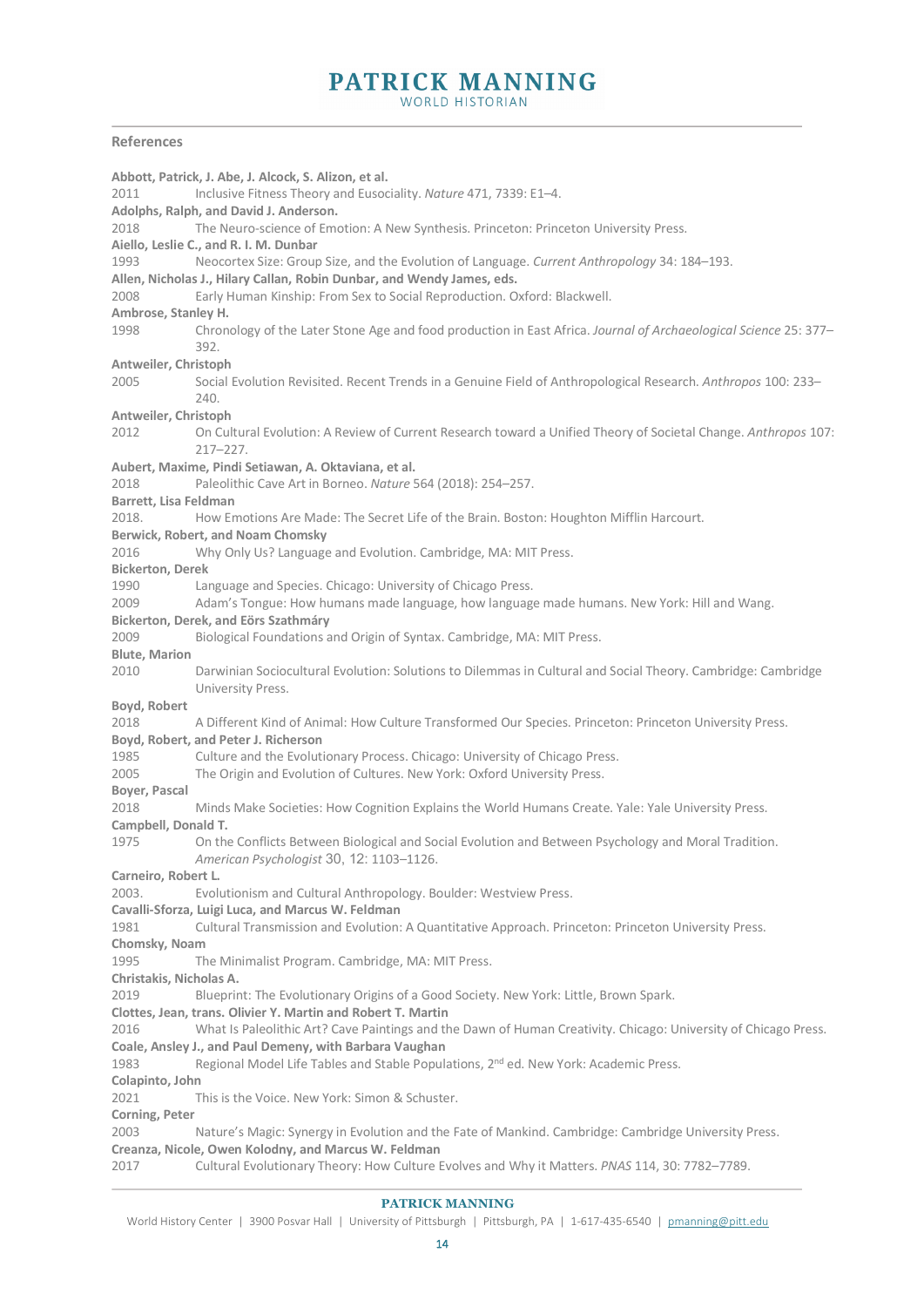| Croft, William                                        |                                                                                                                                                                             |  |
|-------------------------------------------------------|-----------------------------------------------------------------------------------------------------------------------------------------------------------------------------|--|
| 2009                                                  | Typology and Universals, 2 <sup>nd</sup> ed. Cambridge: Cambridge University Press.                                                                                         |  |
| Darwin, Charles                                       |                                                                                                                                                                             |  |
| 1859                                                  | The Origin of Species by Means of Natural Selection. London: John Murray.                                                                                                   |  |
| Degler, Carl N.                                       |                                                                                                                                                                             |  |
| 1991                                                  | In Search of Human Nature: The Decline and Revival of Darwinism in American Social Thought. New York: Oxford                                                                |  |
|                                                       | University Press.                                                                                                                                                           |  |
| Dennett, Daniel C.                                    |                                                                                                                                                                             |  |
| 1987                                                  | The Intentional Stance. Cambridge, MA: MIT Press.                                                                                                                           |  |
| Dunbar, Robin I. M.                                   |                                                                                                                                                                             |  |
| 1996                                                  | Grooming, Gossip, and the Evolution of Language. London: Faber and Faber.                                                                                                   |  |
| 2003                                                  | Why are apes so smart? In :P. M. Kappeler and M. E. Pereira (eds.), Primate life histories and socioecology;<br>pp. 285-298. University of Chicago Press.                   |  |
| 2020a                                                 | Evolution: What Everyone Needs to Know. Oxford University Press.                                                                                                            |  |
| 2020b                                                 | Structure and function in human and primate social networks: implications for diffusion, network stability<br>and health. Proceedings of the Royal Society A 476: 20200446. |  |
| 2022                                                  | How Religion Evolved. Dublin : Penguin.                                                                                                                                     |  |
| Durkheim, Émile                                       |                                                                                                                                                                             |  |
| 1893                                                  | De la Division du travail social : étude sur l'organisation des sociétés supérieures. Paris: F. Alcan.                                                                      |  |
| Ehret, Christopher                                    |                                                                                                                                                                             |  |
| 1998                                                  | Nostratic-or Proto-Human? In: Colin Renfrew and Daniel Nettle (eds.), Nostratic: Examining a Linguistic                                                                     |  |
|                                                       | Macrofamily; pp. 93-122. Cambridge: The McDonald Institute for Archaeological Research.                                                                                     |  |
| 2001                                                  | A Historical-Comparative Reconstruction of Nilo-Saharan. Köln: R. Köppe Verlag.                                                                                             |  |
| 2015                                                  | Early Humans: Tools, Language, and Culture. In: David Christian (ed.), The Cambridge World History, vol. 1:                                                                 |  |
|                                                       | Introducing World History, to 10,000 BCE; pp. 339-361. Cambridge: Cambridge University Press.                                                                               |  |
| Fitch, W. Tecumseh                                    |                                                                                                                                                                             |  |
| 2010                                                  | The Evolution of Language. Cambridge: Cambridge University Press.                                                                                                           |  |
| Gould, Stephen Jay                                    |                                                                                                                                                                             |  |
| 1977                                                  | Ontogeny and Phylogeny. Cambridge, MA: Belknap Press of Harvard University Press.                                                                                           |  |
|                                                       | Gowlett, John, Clive Gamble, and Robin Dunbar                                                                                                                               |  |
| 2012                                                  | Human Evolution and the Archaeology of the Social Brain. Current Anthropology 53: 693-722.                                                                                  |  |
| Greenberg, Joseph H.                                  |                                                                                                                                                                             |  |
| 1965                                                  | Universals of Language, 2 <sup>nd</sup> ed. Cambridge, MA: MIT Press.                                                                                                       |  |
| 1987                                                  | Language in the Americas. Stanford, CA: Stanford University Press.                                                                                                          |  |
| 2000                                                  | Indo-European and Its Nearest Neighbors: The Eurasian Language Family, 2 vols. Stanford: Stanford<br>University Press.                                                      |  |
| Hamilton, William D.                                  |                                                                                                                                                                             |  |
| 1964                                                  | The Genetical Evolution of Social Behavior. Journal of Theoretical Biology 7: 1-16, 17-52.                                                                                  |  |
| Henrich, Joseph                                       |                                                                                                                                                                             |  |
| 2015                                                  | The Secret of Our Success: How culture is driving human evolution, domesticating our species, and making<br>us smarter. Princeton: Princeton University Press.              |  |
|                                                       | Henshilwood, Christopher S., Francesco d'Errico, Karen L. van Niekerk, Laure Dayet, Alain Queffelec, and Luca Pollarolo                                                     |  |
| 2018                                                  | An abstract drawing from the 73,000-year-old levels at Blombos Cave, South Africa. Nature 562: 115-118.                                                                     |  |
| Hrdy, Sarah Blaffer                                   |                                                                                                                                                                             |  |
| 2009                                                  | Mothers and Others: The Evolutionary Origins of Mutual Understanding. Cambridge, MA: The Belknap Press of                                                                   |  |
|                                                       | Harvard University Press.                                                                                                                                                   |  |
| Jablonski, Nina G.                                    |                                                                                                                                                                             |  |
| 2017                                                  | The anthropology of skin colors: An examination of the evolution of skin pigmentation and the concepts of                                                                   |  |
|                                                       | race and skin of color. In: N. A. Vashi and H. I. Maibach (eds.), Dermatoanthropology of Ethnic Skin and Hair;<br>pp. 1-11. Cham, Switzerland: Springer.                    |  |
| Jacob, François                                       |                                                                                                                                                                             |  |
| 1977                                                  | Evolution and Tinkering. Science 196; 1161-1166.                                                                                                                            |  |
|                                                       | Kay, Thomas, Laurent Keller, and Laurent Lehmann                                                                                                                            |  |
| 2020                                                  | The evolution of altruism and the serial rediscovery of the role of relatedness. PNAS 117, 46: 28894 - 28898.                                                               |  |
| Lieberman, Philip                                     |                                                                                                                                                                             |  |
| 2007                                                  | The Evolution of Human Speech: Its Anatomical and Neural Bases. Current Anthropology 48, 1: 39-66.                                                                          |  |
| McLean, Paul                                          |                                                                                                                                                                             |  |
| Culture in Networks. Cambridge: Polity Press.<br>2017 |                                                                                                                                                                             |  |
| Manning, Patrick                                      |                                                                                                                                                                             |  |
| 2006                                                  | Cross-Community Migration: A Distinctive Human Pattern. Social Evolution and History 5, 2: 24-54.                                                                           |  |
| 2020a                                                 | A History of Humanity: The Evolution of the Human System. Cambridge: Cambridge University Press.                                                                            |  |
|                                                       |                                                                                                                                                                             |  |

World History Center | 3900 Posvar Hall | University of Pittsburgh | Pittsburgh, PA | 1-617-435-6540 | pmanning@pitt.edu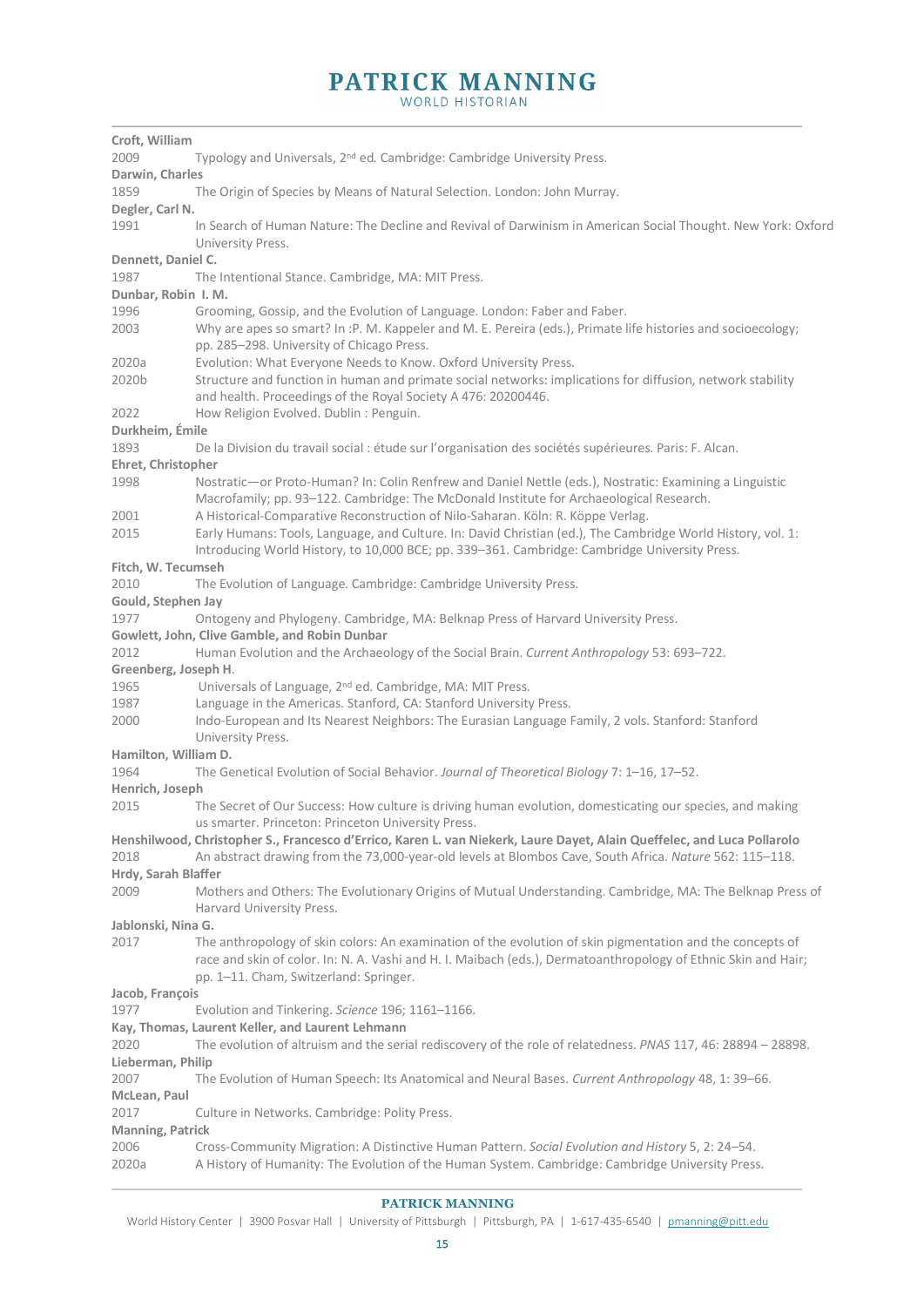| 2020b                 | Methods for Human History: Studying Social, Cultural, and Biological Evolution. Cham, Switzerland: Palgrave<br>Macmillan.                                                                   |
|-----------------------|---------------------------------------------------------------------------------------------------------------------------------------------------------------------------------------------|
| 2020c                 | Language Resources, https://patrickmanningworldhistorian.com.                                                                                                                               |
|                       | Maynard Smith, John, and Eörs Szathmáry                                                                                                                                                     |
| 1995                  | The Major Transitions in Evolution. Oxford: W. H. Freeman Spektrum.                                                                                                                         |
|                       | <b>McBrearty, Sally, and Alison Brooks</b>                                                                                                                                                  |
| 2000                  | The Revolution That Wasn't. A New Interpretation of the Origin of Modern Human Behavior. Journal of Human<br>Evolution 39: 453-563.                                                         |
| Murdock, George Peter |                                                                                                                                                                                             |
| 1949                  | Social Structure. New York: Macmillan.                                                                                                                                                      |
|                       | North, Douglass C., John Joseph Wilis, and Barry R. Weingast                                                                                                                                |
| 2009                  | Violence and Social Order: A Conceptual Framework for Interpreting Recorded History. New York: Cambridge<br>University Press.                                                               |
|                       | Nowak, Martin A., Corina E. Tarnita, and Edward O. Wilson                                                                                                                                   |
| 2010                  | The Evolution of Eusociality, Nature 466: 1057-1062.                                                                                                                                        |
| Odling-Smee, F. John  |                                                                                                                                                                                             |
| 1988                  | Niche constructing phenotypes. In: Plotkin, H. C. (ed.), The Role of Behavior in Evolution; pp. 73–132.<br>Cambridge MA: MIT Press.                                                         |
|                       | Odling-Smee, F. John, Kevin N. Laland, and Marcus W. Feldman                                                                                                                                |
| 2020                  | Niche Construction: The Neglected Process in Evolution. Princeton: Princeton University Press.                                                                                              |
|                       | Preyer, Gerhard, and Georg Peter, eds.                                                                                                                                                      |
| 2017                  | Social Ontology and Collective Intentionality: Critical Essays on the Philosophy of Raimo Tuomela with His                                                                                  |
|                       | Responses. Cham, Switzerland: Springer.                                                                                                                                                     |
| Reich, David          |                                                                                                                                                                                             |
| 2018                  | Who We Are and How We Got Here: Ancient DNA and the New Science of the Human Past. New York:                                                                                                |
|                       | Pantheon.                                                                                                                                                                                   |
|                       | Richerson, Peter J., and Morten Christiansen                                                                                                                                                |
| 2013                  | Cultural Evolution: Society, Technology, Language, and Religion. Cambridge, MA: MIT Press.                                                                                                  |
| Rossano, Matt<br>2010 | Supernatural Selection: How Religion Evolved. Oxford: Oxford University Press.                                                                                                              |
|                       | Scerri, Eleanor M. L., Mark G. Thomas, Andrea Manica, Philipp Gunz, Jay T. Stock, et al.                                                                                                    |
| 2018                  | Did Our Species Evolve in Subdivided Populations across Africa, and Why Does It Matter? Trends in Ecology &<br>Evolution 33: 582-594.                                                       |
| Searle, John          |                                                                                                                                                                                             |
| 1995                  | The Construction of Social Reality. London: Penguin.                                                                                                                                        |
| Tattersall, Ian       |                                                                                                                                                                                             |
| 2009                  | Language and the origin of symbolic thought. In: S. A. De Beaune, F. L. Coolidge, and T. G. Wynn (eds.),                                                                                    |
| 2012                  | Cognitive Archaeology and Human Evolution; pp. 109-116. New York, NY: Cambridge University Press.<br>Masters of the Planet: The Search for Our Human Origins. New York: Palgrave Macmillan. |
| 2019                  | "The Minimalist Program and the Origin of Language: A View from Paleontology." Frontiers in Psychology 10:                                                                                  |
|                       | 1-5 (Article 677).                                                                                                                                                                          |
| Tomasello, Michael    |                                                                                                                                                                                             |
| 2014                  | A Natural History of Human Thinking. Cambridge: Harvard University Press.                                                                                                                   |
| 2019                  | Becoming Human: A Theory of Ontogeny. Cambridge, MA: Belknap Press of Harvard University Press.                                                                                             |
|                       | Tomasello, Michael, Alicia P. Melis, Claudio Tennie, Emily Wyman, and Esther Herrmann                                                                                                       |
| 2012                  | Two Key Steps in the Evolution of Human Cooperation: The Interdependence Hypothesis. Current<br>Anthropology 53: 673-692.                                                                   |
| Tuomela, Raimo        |                                                                                                                                                                                             |
| 2013                  | Social Ontology: Collective Intentionality and Group Agents. Oxford: Oxford University Press.                                                                                               |
| Turner, Jonathan H.   |                                                                                                                                                                                             |
| 2003                  | Human Institutions: A Sociological Theory. Lanham, MD: Rowman & Littlefield.                                                                                                                |
| Tylor, Edward B.      |                                                                                                                                                                                             |
| 1871<br>Watts, lan    | Primitive Culture. London: J. Murray.                                                                                                                                                       |
| 1999                  | The Origin of Symbolic Culture. In: Robin Dunbar, Chris Knight, and Camilla Power (eds.), The Evolution of Culture:                                                                         |
|                       | An Interdisciplinary View; pp. 113-146. New Brunswick, NJ: Rutgers University Press.                                                                                                        |
| White, Leslie A.      |                                                                                                                                                                                             |
| 1969                  | The Science of Culture: A Study of Man and Civilization. New York: Farrar, Strauss, and Giroux.                                                                                             |
| Williams, George C.   |                                                                                                                                                                                             |
| 1966                  | Adaptation and Natural Selection: A Critique of Some Current Evolutionary Thought. Princeton: Princeton<br>University Press.                                                                |